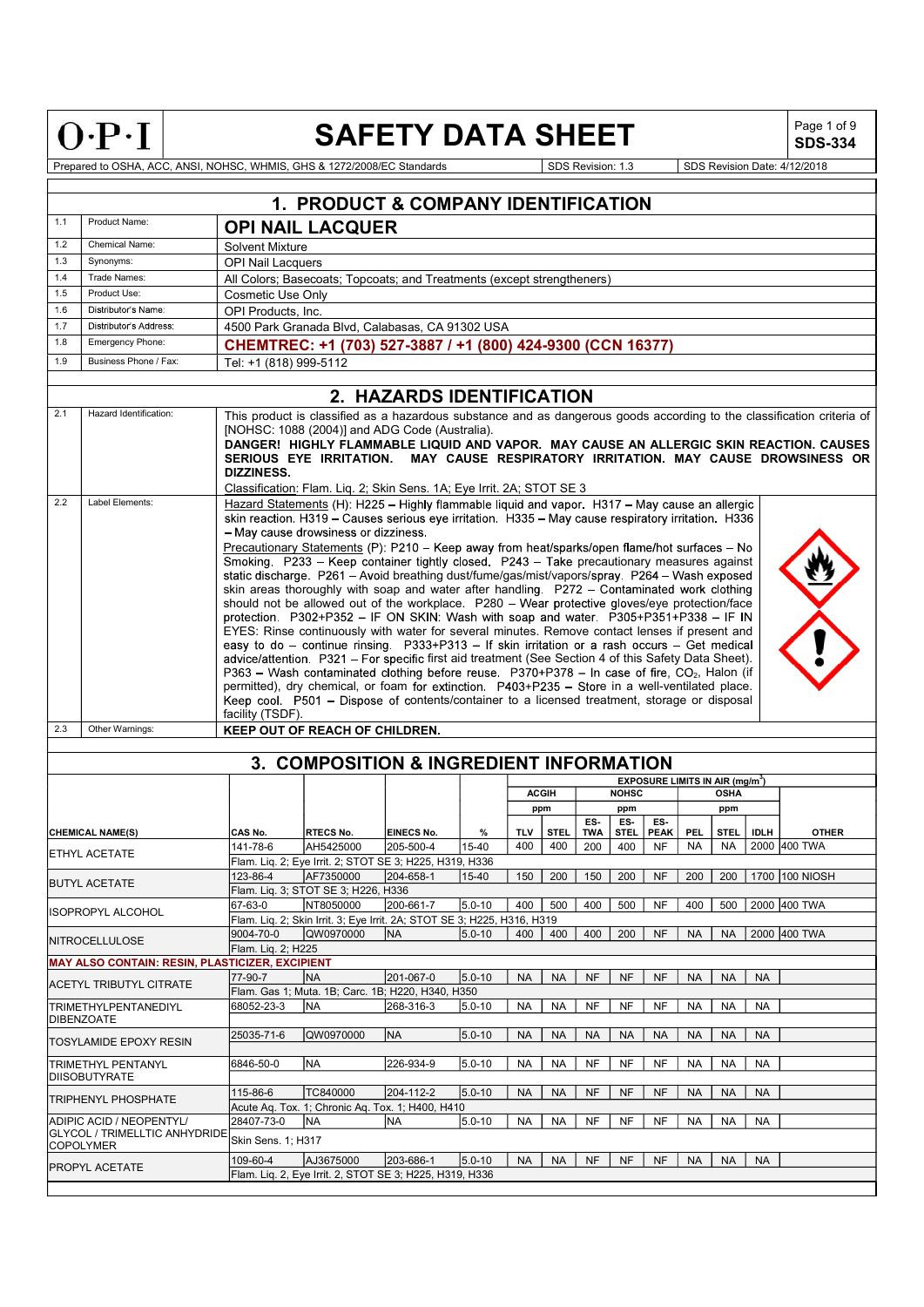| c<br>-<br>í | Ξ<br>٦<br>٠ | Ξ |
|-------------|-------------|---|

# **SAFETY DATA SHEET**

Page 2 of 9<br>**SDS-334** 

| Prepared to OSHA, ACC, ANSI, NOHSC, WHMIS, GHS & 1272/2008/EC Standards |                    |                                                                                                                    |            |             |                |              | SDS Revision: 1.3 |              |                                             |           |                |             | SDS Revision Date: 4/12/2018 |
|-------------------------------------------------------------------------|--------------------|--------------------------------------------------------------------------------------------------------------------|------------|-------------|----------------|--------------|-------------------|--------------|---------------------------------------------|-----------|----------------|-------------|------------------------------|
|                                                                         |                    | 3. COMPOSITION & INGREDIENT INFORMATION - cont'd                                                                   |            |             |                |              |                   |              |                                             |           |                |             |                              |
|                                                                         |                    |                                                                                                                    |            |             |                |              |                   |              | EXPOSURE LIMITS IN AIR (mg/m <sup>3</sup> ) |           |                |             |                              |
|                                                                         |                    |                                                                                                                    |            |             |                | <b>ACGIH</b> |                   | <b>NOHSC</b> |                                             |           | <b>OSHA</b>    |             |                              |
|                                                                         |                    |                                                                                                                    |            |             |                | ppm          |                   | ppm          |                                             |           | ppm            |             |                              |
|                                                                         |                    |                                                                                                                    |            |             |                |              | ES-               | ES-          | ES-                                         |           |                |             |                              |
| <b>CHEMICAL NAME(S)</b>                                                 | CAS No.            | <b>RTECS No.</b>                                                                                                   | EINECS No. | %           | <b>TLV</b>     | <b>STEL</b>  | <b>TWA</b>        | <b>STEL</b>  | <b>PEAK</b>                                 | PEL       | <b>STEL</b>    | <b>IDLH</b> | <b>OTHER</b>                 |
| TOSYLAMIDE/FORMALDEHYDE<br><b>RESIN</b>                                 | 25035-716          | QW0970000                                                                                                          | <b>NA</b>  | $5.0 - 10$  | <b>NA</b>      | <b>NA</b>    | <b>NF</b>         | <b>NF</b>    | <b>NF</b>                                   | <b>NA</b> | <b>NA</b>      | <b>NA</b>   |                              |
| <b>MAY ALSO CONTAIN:</b>                                                |                    |                                                                                                                    |            |             |                |              |                   |              |                                             |           |                |             |                              |
|                                                                         | 1077-56-1          | NA)                                                                                                                | 214-073-3  | $5.0 - 10$  | <b>NA</b>      | <b>NA</b>    | <b>NF</b>         | <b>NF</b>    | <b>NF</b>                                   | <b>NA</b> | <b>NA</b>      | <b>NA</b>   |                              |
| <b>ETHYL TOSYLAMIDE</b>                                                 |                    |                                                                                                                    |            |             |                |              |                   |              |                                             |           |                |             |                              |
|                                                                         | 71-36-3            | EO1400000                                                                                                          | 200-751-6  | $5.0 - 10$  | <b>NA</b>      | 50           | 50                | 152          | 50                                          | 100       | <b>NA</b>      | 1400        |                              |
| N-BUTYL ALCOHOL                                                         |                    | Flam. Liq. 3; Acute Tox. 4; Skin Irrit. 2; Eye Dam. 1; STOT SE 3; H226, H302, H315, H318, H335, H336               |            |             |                |              |                   |              |                                             |           |                |             |                              |
| ETHANOL (SB ALCOHOL 40-B)                                               | 64-17-5            | KQ6300000                                                                                                          | 200-578-6  | $5.0 - 10$  | 1000           | 1900         | 1880              | <b>NF</b>    | <b>NF</b>                                   |           | 1000 1900 3300 |             |                              |
|                                                                         | Flam. Liq. 2; H225 |                                                                                                                    |            |             |                |              |                   |              |                                             |           |                |             |                              |
| <b>SUCROSE ACETATE</b>                                                  | 126-13-6           | WN6550000                                                                                                          | 204-771-6  | $5.0 - 10$  | <b>NA</b>      | <b>NA</b>    | <b>NF</b>         | <b>NF</b>    | <b>NF</b>                                   | <b>NA</b> | <b>NA</b>      | <b>NA</b>   |                              |
| <b>ISOBUTYRATE</b>                                                      |                    |                                                                                                                    |            |             |                |              |                   |              |                                             |           |                |             |                              |
| <b>HEPTANE</b>                                                          | 142-82-5           | MI7700000                                                                                                          | 205-563-8  | $5.0 - 10$  | 400            | 500          | 400               | 1640         | <b>NF</b>                                   | 500       | <b>NA</b>      | 750         |                              |
|                                                                         |                    | Flam. Lig. 2; Skin Irrit. 2; STOT-SE 3; Asp. 1; Acute Ag. Tox. 1; Chronic Ag. Tox. 2; H225, H304, H315, H336, H410 |            |             |                |              |                   |              |                                             |           |                |             |                              |
| <b>CELLULOSE ACETATE BUTYRATE</b>                                       | 9004-36-8          | NA                                                                                                                 | <b>NA</b>  | $5.0 - 10$  | <b>NA</b>      | <b>NA</b>    | <b>NF</b>         | <b>NF</b>    | <b>NF</b>                                   | <b>NA</b> | <b>NA</b>      | <b>NA</b>   |                              |
|                                                                         |                    |                                                                                                                    |            |             |                |              |                   |              |                                             |           |                |             |                              |
| ADIPIC ACID/ISOPHTHALIC<br><b>ACID/NEOPENTYL</b>                        | 25950-34-9         | NA                                                                                                                 | <b>NA</b>  | $5.0 - 10$  | <b>NA</b>      | <b>NA</b>    | NF                | <b>NF</b>    | NF                                          | <b>NA</b> | <b>NA</b>      | <b>NA</b>   |                              |
| <b>GLYCOL/TRIMETHYLOL PROPANE</b>                                       |                    |                                                                                                                    |            |             |                |              |                   |              |                                             |           |                |             |                              |
| <b>COPOLYMER</b>                                                        |                    |                                                                                                                    |            |             |                |              |                   |              |                                             |           |                |             |                              |
| PHTHALIC                                                                | NA                 | NA)                                                                                                                | <b>NA</b>  | $5.0 - 10$  | <b>NA</b>      | <b>NA</b>    | <b>NF</b>         | <b>NF</b>    | <b>NF</b>                                   | <b>NA</b> | <b>NA</b>      | <b>NA</b>   |                              |
| <b>ANHYDRIDE/TRIMELLITIC</b>                                            |                    |                                                                                                                    |            |             |                |              |                   |              |                                             |           |                |             |                              |
| <b>ANHYDRIDE/GLYCOLS</b><br><b>COPOLYMER</b>                            |                    |                                                                                                                    |            |             |                |              |                   |              |                                             |           |                |             |                              |
|                                                                         | 76-22-22           | EX1225000                                                                                                          | 200-945-0  | $0.0 - 3.0$ | $\overline{2}$ | 4            | 2                 | 12           | <b>NF</b>                                   | <b>NA</b> | <b>NA</b>      | 200         |                              |
| <b>CAMPHOR</b>                                                          |                    | Flam. Sol. 2; Acute Tox. 4; Skin Irrit. 2; Eye Irrit. 2A; STOT SE 3; H228, H302, H315, H319, H335                  |            |             |                |              |                   |              |                                             |           |                |             |                              |
| DI-HEMA TRIMETHYLHEXYL                                                  | 41137-60-4         | lna                                                                                                                | 276-957-5  | $0.0 - 1.0$ | <b>NA</b>      | <b>NA</b>    | <b>NF</b>         | <b>NF</b>    | <b>NF</b>                                   | <b>NA</b> | <b>NA</b>      | <b>NA</b>   |                              |
| <b>DICARBAMATE</b>                                                      |                    |                                                                                                                    |            |             |                |              |                   |              |                                             |           |                |             |                              |
| ETHYL TRIMETHYLBENZOYL                                                  | ΝA                 | NA                                                                                                                 | NA         | $0.0 - 1.0$ | <b>NA</b>      | <b>NA</b>    | <b>NF</b>         | <b>NF</b>    | <b>NF</b>                                   | <b>NA</b> | <b>NA</b>      | <b>NA</b>   |                              |
| PHENYLPHOSPHINATE                                                       |                    |                                                                                                                    |            |             |                |              |                   |              |                                             |           |                |             |                              |
| <b>MAY ALSO CONTAIN:</b>                                                |                    |                                                                                                                    |            |             |                |              |                   |              |                                             |           |                |             |                              |
|                                                                         | 13463-67-7         | XR2275000                                                                                                          | 236-675-5  | $0.0 - 1.0$ | <b>NA</b>      | <b>NA</b>    | <b>NF</b>         | <b>NF</b>    | <b>NF</b>                                   | <b>NA</b> | <b>NA</b>      | <b>NA</b>   |                              |
| CI 77891 (TITANIUM DIOXIDE)                                             |                    |                                                                                                                    |            |             |                |              |                   |              |                                             |           |                |             |                              |
| CI 19140 (YELLOW 5)                                                     | 1934-21-0          | CB7700000                                                                                                          | 201-353-5  | $0.0 - 1.0$ | <b>NA</b>      | <b>NA</b>    | <b>NF</b>         | <b>NF</b>    | <b>NF</b>                                   | <b>NA</b> | <b>NA</b>      | <b>NA</b>   |                              |
|                                                                         |                    |                                                                                                                    |            |             |                |              |                   |              |                                             |           |                |             |                              |
| CI 77120 (BARIUM SULFATE)                                               | 7727-43-7          | CR0600000                                                                                                          | 231-784-4  | $0.0 - 1.0$ | <b>NA</b>      | <b>NA</b>    | <b>NF</b>         | <b>NF</b>    | NF                                          | <b>NA</b> | <b>NA</b>      | <b>NA</b>   |                              |
|                                                                         |                    |                                                                                                                    |            |             |                |              |                   |              |                                             |           |                |             |                              |
| CI 15850 (RED 6)                                                        | 5858-81-1          | <b>INA</b>                                                                                                         | 215-111-1  | $0.0 - 1.0$ | <b>NA</b>      | <b>NA</b>    | <b>NF</b>         | <b>NF</b>    | <b>NF</b>                                   | <b>NA</b> | <b>NA</b>      | <b>NA</b>   |                              |
|                                                                         |                    |                                                                                                                    |            |             |                |              |                   |              |                                             |           |                |             |                              |
| MICA                                                                    | 12001-26-2         | VV8760000                                                                                                          | 310-127-6  | $0.0 - 1.0$ | <b>NA</b>      | <b>NA</b>    | (2.5)             | <b>NF</b>    | <b>NF</b>                                   | 30        | <b>NA</b>      | <b>NA</b>   | <b>RESP FRAC</b>             |
|                                                                         |                    |                                                                                                                    |            |             |                |              |                   |              |                                             |           |                |             |                              |
| CI 15850 (RED 7)                                                        | 5281-04-9          | UQ6400000                                                                                                          | 217-699-5  | $0.0 - 1.0$ | <b>NA</b>      | <b>NA</b>    | <b>NF</b>         | <b>NF</b>    | <b>NF</b>                                   | <b>NA</b> | <b>NA</b>      | <b>NA</b>   |                              |
|                                                                         |                    |                                                                                                                    |            |             |                |              |                   |              |                                             |           |                |             |                              |
| CI 77491 (IRON OXIDES)                                                  | 1309-37-1          | UD3422500                                                                                                          | 248-666-3  | $0.0 - 1.0$ |                | NA   NA      | NF                | NF           | NF                                          | NA        | Na             | NA.         |                              |
|                                                                         | 1309-37-9          | NA)                                                                                                                | 231-791-2  | $0.0 - 1.0$ | <b>NE</b>      | <b>NE</b>    | <b>NF</b>         | $\sf{NF}$    | <b>NF</b>                                   | <b>NE</b> | <b>NE</b>      | <b>NE</b>   |                              |
| CI 77499 (IRON OXIDES)                                                  |                    |                                                                                                                    |            |             |                |              |                   |              |                                             |           |                |             |                              |
| CI 77510 (FERRIC                                                        | 14038-43-5         | NA)                                                                                                                | 215-277-5  | $0.0 - 1.0$ | <b>NA</b>      | <b>NA</b>    | <b>NF</b>         | <b>NF</b>    | NF                                          | <b>NA</b> | <b>NA</b>      | <b>NA</b>   |                              |
| FERROCYANIDE)                                                           |                    |                                                                                                                    |            |             |                |              |                   |              |                                             |           |                |             |                              |
|                                                                         | 63148-65-2         | TR49550000                                                                                                         | NA.        | $0.0 - 1.0$ | <b>NA</b>      | <b>NA</b>    | <b>NF</b>         | <b>NF</b>    | <b>NF</b>                                   | <b>NA</b> | <b>NA</b>      | <b>NA</b>   |                              |
| POLYVINYL BUTYRAL                                                       |                    |                                                                                                                    |            |             |                |              |                   |              |                                             |           |                |             |                              |
| STYRENE / ACRYLATES                                                     | 25133-97-5         | <b>NA</b>                                                                                                          | NA)        | $0.0 - 1.0$ | <b>NA</b>      | <b>NA</b>    | <b>NF</b>         | <b>NF</b>    | NF                                          | <b>NA</b> | <b>NA</b>      | <b>NA</b>   |                              |
| <b>COPOLYMER</b>                                                        |                    | Skin Irrit. 2; Eye Irrit. 2; Aq. Chronic4; H315, H319, H413                                                        |            |             |                |              |                   |              |                                             |           |                |             |                              |
|                                                                         | 18282-10-5         | XQ400000                                                                                                           | 242-159-0  | $0.0 - 1.0$ | <b>NA</b>      | <b>NA</b>    | <b>NF</b>         | <b>NF</b>    | <b>NF</b>                                   | <b>NA</b> | <b>NA</b>      | <b>NA</b>   |                              |
| <b>TIN OXIDE</b>                                                        | STOT SE 3; H335    |                                                                                                                    |            |             |                |              |                   |              |                                             |           |                |             |                              |
|                                                                         | 6417-83-0          | NA                                                                                                                 | 229-142-3  | $0.0 - 1.0$ | <b>NA</b>      | <b>NA</b>    | <b>NF</b>         | <b>NF</b>    | NF                                          | <b>NA</b> | <b>NA</b>      | <b>NA</b>   |                              |
| CI 15880 (RED 34)                                                       |                    |                                                                                                                    |            |             |                |              |                   |              |                                             |           |                |             |                              |
|                                                                         | 1333-86-4          | FF5800000                                                                                                          | 215-609-9  | $0.0 - 1.0$ | 3.5            | <b>NA</b>    | 3                 | <b>NF</b>    | <b>NF</b>                                   | 3.5       | <b>NA</b>      | <b>NA</b>   |                              |
| CI 77266 (BLACK 2)                                                      |                    |                                                                                                                    |            |             |                |              |                   |              |                                             |           |                |             |                              |
| CI 77000 (ALUMINUM POWDER)                                              | 7429-90-5          | CR0600000                                                                                                          | 231-784-4  | $0.0 - 1.0$ | <b>NA</b>      | <b>NA</b>    | <b>NF</b>         | <b>NF</b>    | <b>NF</b>                                   | <b>NA</b> | <b>NA</b>      | <b>NA</b>   |                              |
|                                                                         |                    |                                                                                                                    |            |             |                |              |                   |              |                                             |           |                |             |                              |
| POLYETHYLENE TEREPHTHALATE                                              | 25038-59-9         | NA)                                                                                                                | NA         | $0.0 - 1.0$ | <b>NA</b>      | <b>NA</b>    | <b>NF</b>         | $\sf{NF}$    | <b>NF</b>                                   | <b>NA</b> | <b>NA</b>      | <b>NA</b>   |                              |
|                                                                         |                    |                                                                                                                    |            |             |                |              |                   |              |                                             |           |                |             |                              |
| <b>ACRYLATES COPOLYMER</b>                                              | 25133-97-5         | NA                                                                                                                 | NA)        | $0.0 - 1.0$ | <b>NA</b>      | <b>NA</b>    | <b>NF</b>         | <b>NF</b>    | NF                                          | <b>NA</b> | <b>NA</b>      | <b>NA</b>   |                              |
|                                                                         |                    |                                                                                                                    |            |             |                |              |                   |              |                                             |           |                |             |                              |
|                                                                         |                    |                                                                                                                    |            |             |                |              |                   |              |                                             |           |                |             |                              |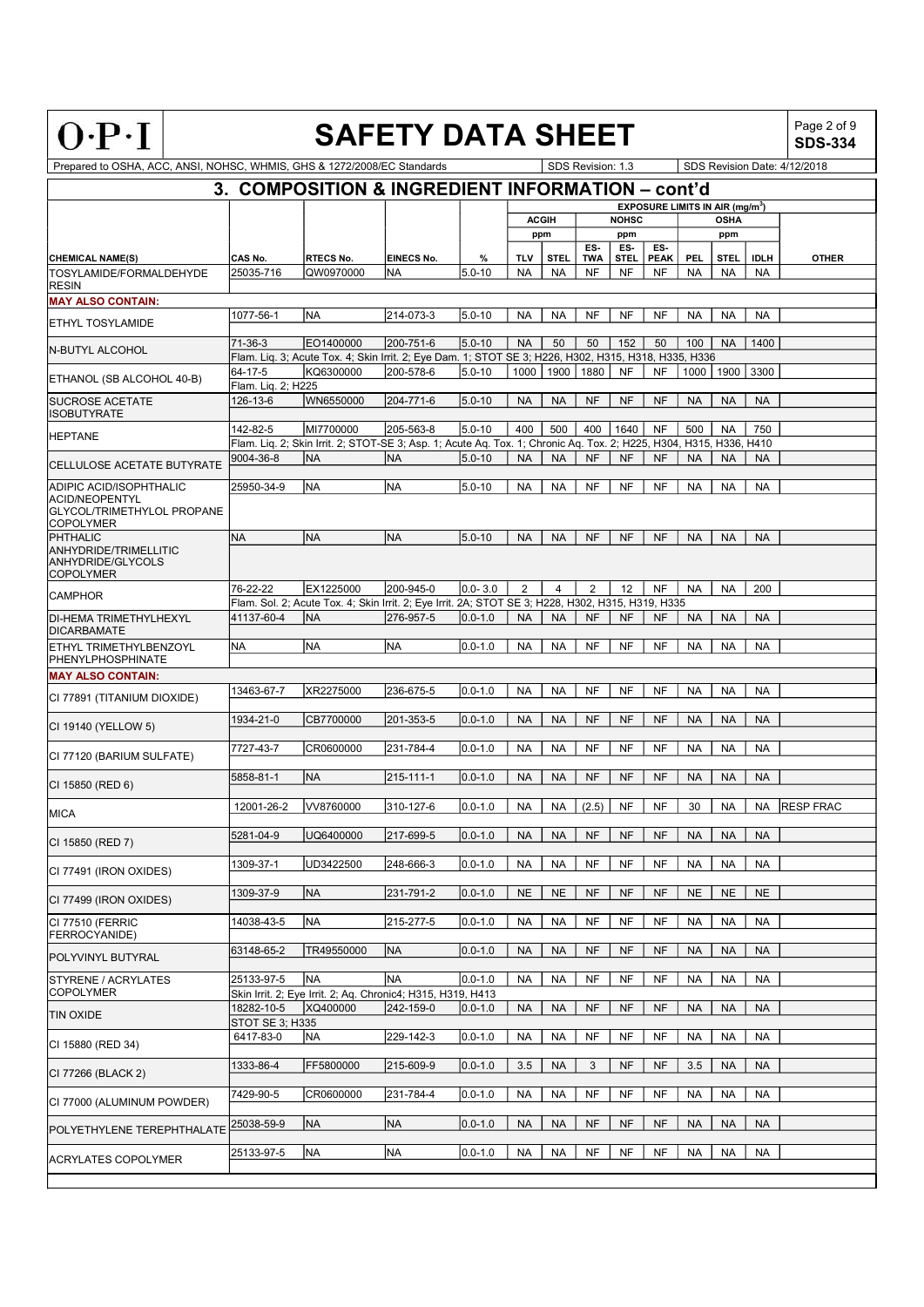| c<br>-<br>v<br>i, | =<br>۷<br>٠<br>τ<br>c | Ξ<br>٠ |  |
|-------------------|-----------------------|--------|--|

# SAFETY DATA SHEET  $\left|\begin{array}{cc} \text{Page 3 of 9} \\ \text{SDS-334} \end{array}\right|$

SDS-334

|                                                    |                                                  |                                                                          |            |             |                        | 3. COMPOSITION & INGREDIENT INFORMATION - cont'd |                                                                 |              |
|----------------------------------------------------|--------------------------------------------------|--------------------------------------------------------------------------|------------|-------------|------------------------|--------------------------------------------------|-----------------------------------------------------------------|--------------|
|                                                    |                                                  |                                                                          |            |             | <b>ACGIH</b>           | <b>NOHSC</b>                                     | <b>EXPOSURE LIMITS IN AIR (mg/m<sup>3</sup>)</b><br><b>OSHA</b> |              |
| <b>CHEMICAL NAME(S)</b>                            | CAS No.                                          | <b>RTECS No.</b>                                                         | EINECS No. | %           | ppm                    | ppm                                              | ppm                                                             | <b>OTHER</b> |
| CI 60725 (VIOLET 2)                                | $81 - 48 - 1$                                    | CB7700000                                                                | 201-353-5  | $0.0 - 1.0$ | <b>NA</b><br><b>NA</b> | <b>NF</b><br><b>NF</b><br><b>NF</b>              | <b>NA</b><br><b>NA</b><br><b>NA</b>                             |              |
|                                                    |                                                  |                                                                          |            |             |                        |                                                  |                                                                 |              |
| <b>MAY ALSO CONTAIN:</b><br>CALCIUM ALUMINUM       | 65997-17-3                                       | <b>NA</b>                                                                | 266-046-0  | $0.0 - 1.0$ | <b>NA</b><br><b>NA</b> | <b>NF</b><br><b>NF</b><br><b>NF</b>              | <b>NA</b><br><b>NA</b><br><b>NA</b>                             |              |
| <b>BOROSILICATE</b>                                |                                                  | Skin Irrit. 2; Eye Irrit. 2A; Carc. 2; STOT-SE 3; H315, H319, H335, H351 |            |             |                        |                                                  |                                                                 |              |
| <b>PHOSPHORIC ACID</b>                             | 7664-38-2                                        | Tb6300000                                                                | 231-633-2  | $0.0 - 1.0$ | <b>NA</b><br><b>NA</b> | <b>NF</b><br><b>NF</b><br><b>NF</b>              | <b>NA</b><br><b>NA</b><br><b>NA</b>                             |              |
|                                                    | Skin Corr. 1B; H314                              |                                                                          |            |             |                        |                                                  |                                                                 |              |
| CI 42090 (BLUE 1)                                  | 3844-45-9                                        | BQ4725000                                                                | 223-339-8  | $0.0 - 1.0$ | <b>NA</b><br><b>NA</b> | <b>NF</b><br><b>NF</b><br><b>NF</b>              | <b>NA</b><br><b>NA</b><br><b>NA</b>                             |              |
| POLYURETHANE-11                                    | <b>NA</b>                                        | <b>NA</b>                                                                | NA         | $0.0 - 1.0$ | <b>NA</b><br><b>NA</b> | <b>NF</b><br><b>NF</b><br><b>NF</b>              | <b>NA</b><br><b>NA</b><br><b>NA</b>                             |              |
|                                                    | 12003-38-2                                       | NA                                                                       | 234-426-5  | $0.0 - 1.0$ | <b>NA</b><br><b>NA</b> | NF<br>NF<br>NF                                   | <b>NA</b><br><b>NA</b><br><b>NA</b>                             |              |
| SYNTHETIC FLUORPHLOGOPITE                          |                                                  |                                                                          |            |             |                        |                                                  |                                                                 |              |
| CI 77163 (BISMUTH                                  | 7787-59-9                                        | NO740000                                                                 | 215-168-2  | $0.0 - 1.0$ | <b>NA</b><br><b>NA</b> | <b>NF</b><br><b>NF</b><br><b>NF</b>              | <b>NA</b><br><b>NA</b><br><b>NA</b>                             |              |
| OXYCHLORIDE)                                       | 65997-17-3                                       | <b>NA</b>                                                                | 266-046-0  | $0.0 - 1.0$ | <b>NA</b><br><b>NA</b> | <b>NF</b><br>NF<br><b>NF</b>                     | <b>NA</b><br><b>NA</b><br><b>NA</b>                             |              |
| CALCIUM SODIUM BOROSILICATE                        |                                                  |                                                                          |            |             |                        |                                                  |                                                                 |              |
| CI 77742 (MANGANESE VIOLET)                        | 10101-66-3                                       | <b>NA</b>                                                                | 233-257-4  | $0.0 - 1.0$ | <b>NA</b><br><b>NA</b> | <b>NF</b><br><b>NF</b><br><b>NF</b>              | <b>NA</b><br><b>NA</b><br><b>NA</b>                             |              |
|                                                    | 7440-22-4                                        | VW3500000                                                                | 231-131-3  | $0.0 - 1.0$ | <b>NA</b><br><b>NA</b> | <b>NF</b><br><b>NF</b><br><b>NF</b>              | <b>NA</b><br><b>NA</b><br><b>NA</b>                             |              |
| CI 77820 (SILVER)                                  |                                                  |                                                                          |            |             |                        |                                                  |                                                                 |              |
| CI 77007 (ULTRAMARINES)                            | 1302-83-6                                        | <b>NA</b>                                                                | 215-111-1  | $0.0 - 1.0$ | <b>NA</b><br><b>NA</b> | <b>NF</b><br><b>NF</b><br><b>NF</b>              | <b>NA</b><br><b>NA</b><br><b>NA</b>                             |              |
|                                                    | ΝA                                               | <b>NA</b>                                                                | <b>NA</b>  | $0.0 - 1.0$ | <b>NA</b><br><b>NA</b> | <b>NF</b><br><b>NF</b><br><b>NF</b>              | <b>NA</b><br><b>NA</b><br><b>NA</b>                             |              |
| POLYURETHANE-33                                    |                                                  |                                                                          |            |             |                        |                                                  |                                                                 |              |
| ALUMINUM CALCIUM SODIUM                            | 1344-01-1                                        | <b>NA</b>                                                                | 215-685-3  | $0.0 - 1.0$ | <b>NA</b><br><b>NA</b> | <b>NF</b><br><b>NF</b><br><b>NF</b>              | <b>NA</b><br><b>NA</b><br><b>NA</b>                             |              |
| <b>SILICATE</b>                                    | 8004-92-0                                        | CG5796000                                                                | 305-897-5  | $0.0 - 1.0$ | <b>NA</b><br><b>NA</b> | <b>NF</b><br><b>NF</b><br><b>NF</b>              | <b>NA</b><br><b>NA</b><br><b>NA</b>                             |              |
| CI 47005 (YELLOW 10)                               |                                                  |                                                                          |            |             |                        |                                                  |                                                                 |              |
| <b>ALUMINUM HYDROXIDE</b>                          | 21645-51-2                                       | <b>NA</b>                                                                | 244-492-7  | $0.0 - 1.0$ | <b>NA</b><br><b>NA</b> | <b>NF</b><br><b>NF</b><br><b>NF</b>              | <b>NA</b><br><b>NA</b><br><b>NA</b>                             |              |
|                                                    | 13473-26-2                                       | NA                                                                       | 236-747-6  | $0.0 - 1.0$ | <b>NA</b><br><b>NA</b> | NF<br>NF<br>NF                                   | <b>NA</b><br><b>NA</b><br><b>NA</b>                             |              |
| CI 45410 (RED 28)                                  |                                                  |                                                                          |            |             |                        |                                                  |                                                                 |              |
| POLYBUTYLENE TEREPHTHALATE                         | 26062-94-2                                       | <b>NA</b>                                                                | NA)        | $0.0 - 1.0$ | <b>NA</b><br><b>NA</b> | <b>NF</b><br><b>NF</b><br><b>NF</b>              | <b>NA</b><br><b>NA</b><br><b>NA</b>                             |              |
|                                                    | 24937-78-8                                       | NA                                                                       | NA         | $0.0 - 1.0$ | <b>NA</b><br><b>NA</b> | <b>NF</b><br><b>NF</b><br><b>NF</b>              | <b>NA</b><br><b>NA</b><br><b>NA</b>                             |              |
| ETHYLENE/VA COPOLYMER                              |                                                  |                                                                          |            |             |                        |                                                  |                                                                 |              |
| BIS(GLYCIDOXYPHENYL)                               | <b>NA</b>                                        | <b>NA</b>                                                                | NA         | $0.0 - 1.0$ | <b>NA</b><br><b>NA</b> | <b>NF</b><br><b>NF</b><br><b>NF</b>              | <b>NA</b><br><b>NA</b><br><b>NA</b>                             |              |
| PROPANE/ BISAMINOMETHYL-<br>NORBORNANE COPOLYMER   |                                                  |                                                                          |            |             |                        |                                                  |                                                                 |              |
| <b>TRIMETHYLSILOXYSILICATE</b>                     | NA                                               | NA                                                                       | NA)        | $0.0 - 1.0$ | <b>NA</b><br><b>NA</b> | NF<br>NF<br>NF                                   | <b>NA</b><br><b>NA</b><br>NA                                    |              |
|                                                    | 7782-40-3                                        | <b>NA</b>                                                                | 231-953-2  | $0.0 - 1.0$ | <b>NA</b><br><b>NA</b> | <b>NF</b><br><b>NF</b><br><b>NF</b>              | <b>NA</b><br><b>NA</b><br><b>NA</b>                             |              |
| <b>DIAMOND POWDER</b>                              |                                                  |                                                                          |            |             |                        |                                                  |                                                                 |              |
| CI 45370 (ORANGE 5)                                | 596-03-2                                         | LM5200000                                                                | 209-876-0  | $0.0 - 1.0$ | <b>NA</b><br><b>NA</b> | <b>NF</b><br>NF<br>NF                            | <b>NA</b><br><b>NA</b><br><b>NA</b>                             |              |
|                                                    |                                                  | <b>NA</b>                                                                |            |             |                        |                                                  | <b>NA</b>                                                       |              |
| CI 47000 (YELLOW 11)                               | 8003-22-3                                        |                                                                          | 232-318-2  | $0.0 - 1.0$ | <b>NA</b><br><b>NA</b> | <b>NF</b><br><b>NF</b><br><b>NF</b>              | <b>NA</b><br><b>NA</b>                                          |              |
| ISOPHORONE DIAMINE/                                | NA                                               | <b>NA</b>                                                                | NA         | $0.0 - 1.0$ | <b>NA</b><br><b>NA</b> | NF<br><b>NF</b><br><b>NF</b>                     | <b>NA</b><br><b>NA</b><br><b>NA</b>                             |              |
| <b>ISOPHTHALIC ACID/</b><br>TROMETHAMINE COPOLYMER |                                                  |                                                                          |            |             |                        |                                                  |                                                                 |              |
| CI 45350 (YELLOW 7)                                | 518-47-8                                         | <b>NA</b>                                                                | 208-253-0  | $0.0 - 1.0$ | <b>NA</b><br><b>NA</b> | <b>NF</b><br><b>NF</b><br><b>NF</b>              | <b>NA</b><br><b>NA</b><br><b>NA</b>                             |              |
|                                                    |                                                  |                                                                          |            |             |                        |                                                  |                                                                 |              |
| CI 45380 (RED 21)                                  | 17372-87-1                                       | <b>NA</b>                                                                | 241-409-6  | $0.0 - 1.0$ | <b>NA</b><br><b>NA</b> | NF<br><b>NF</b><br><b>NF</b>                     | <b>NA</b><br><b>NA</b><br><b>NA</b>                             |              |
| <b>ALUMINA</b>                                     | 1344-28-1                                        | BD1200000                                                                | 215-691-6  | $0.0 - 1.0$ | <b>NA</b><br><b>NA</b> | NF<br><b>NF</b><br><b>NF</b>                     | <b>NA</b><br><b>NA</b><br><b>NA</b>                             |              |
|                                                    |                                                  |                                                                          |            |             |                        |                                                  |                                                                 |              |
| CI 16035 (RED 40)                                  | 25956-17-6                                       | <b>NA</b>                                                                | 247-368-0  | $0.0 - 1.0$ | <b>NA</b><br><b>NA</b> | NF<br><b>NF</b><br>NF                            | <b>NA</b><br><b>NA</b><br><b>NA</b>                             |              |
| CI 77480 (GOLD)                                    | 7440-57-5                                        | <b>NA</b>                                                                | 231-165-9  | $0.0 - 1.0$ | <b>NA</b><br><b>NA</b> | <b>NF</b><br><b>NF</b><br><b>NF</b>              | <b>NA</b><br><b>NA</b><br><b>NA</b>                             |              |
|                                                    |                                                  |                                                                          |            |             |                        |                                                  |                                                                 |              |
| POLYPROPYLENE                                      | 9003-07-0                                        | <b>NA</b>                                                                | NA         | $0.0 - 1.0$ | <b>NA</b><br><b>NA</b> | <b>NF</b><br><b>NF</b><br><b>NF</b>              | <b>NA</b><br><b>NA</b><br><b>NA</b>                             |              |
|                                                    | 67924-34-9<br><b>ISOBUTYLPHENOXY EPOXY RESIN</b> | <b>NA</b>                                                                | NA         | $0.0 - 1.0$ | <b>NA</b><br><b>NA</b> | <b>NF</b><br><b>NF</b><br><b>NF</b>              | <b>NA</b><br><b>NA</b><br><b>NA</b>                             |              |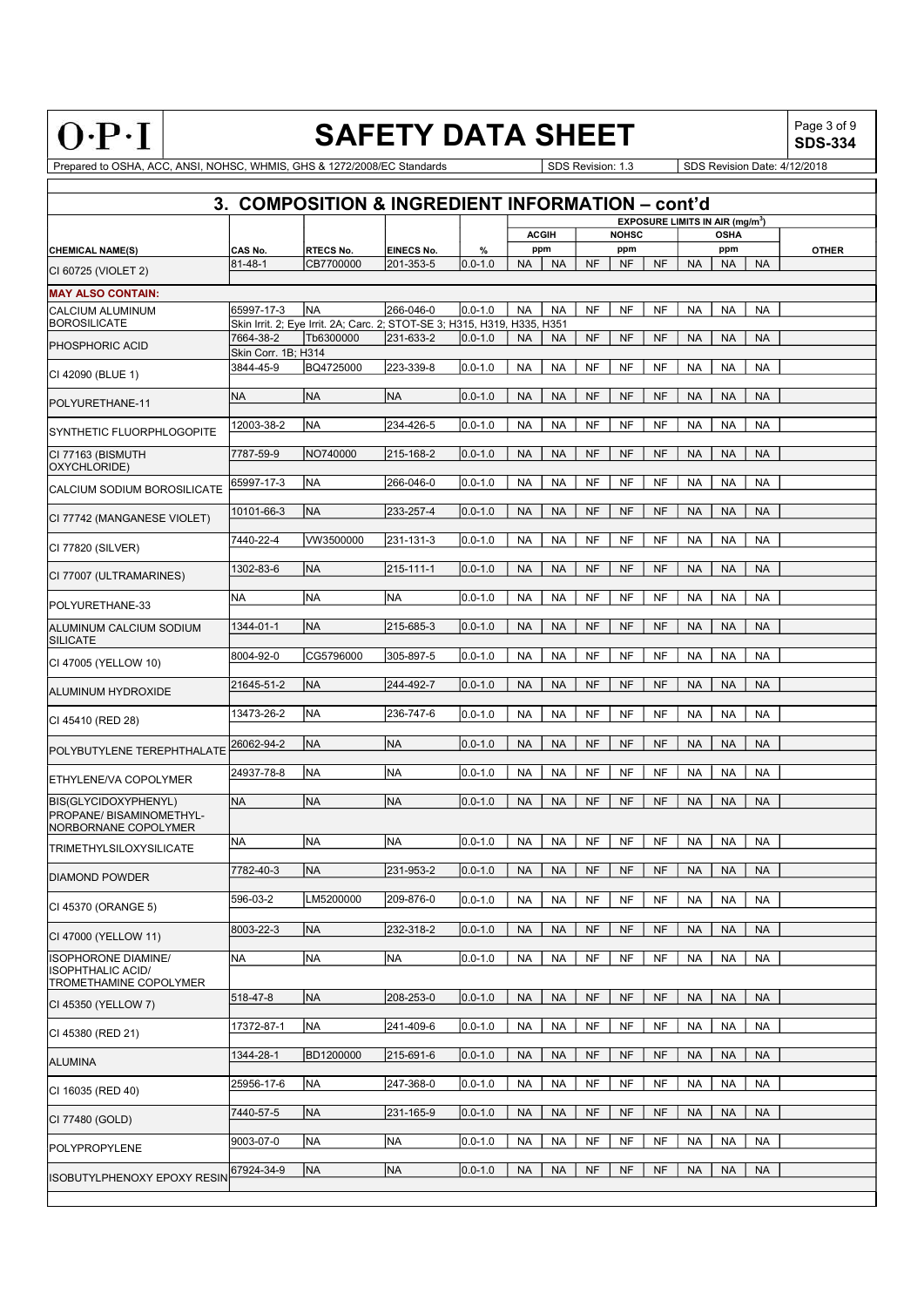| c<br>7 | c | ۷<br>≂ | Ξ |
|--------|---|--------|---|

# SAFETY DATA SHEET  $\left|\begin{array}{cc} \text{Page 4 of 9} \\ \text{SDS-334} \end{array}\right|$

SDS-334

|                                                      |            |                                                                 |                   |                       |           |              |           |              | EXPOSURE LIMITS IN AIR $(mq/m3)$ |           |             |           |                  |
|------------------------------------------------------|------------|-----------------------------------------------------------------|-------------------|-----------------------|-----------|--------------|-----------|--------------|----------------------------------|-----------|-------------|-----------|------------------|
|                                                      |            |                                                                 |                   |                       |           | <b>ACGIH</b> |           | <b>NOHSC</b> |                                  |           | <b>OSHA</b> |           |                  |
| <b>CHEMICAL NAME(S)</b>                              | CAS No.    | <b>RTECS No.</b>                                                | <b>EINECS No.</b> | %                     |           | ppm          |           | ppm          |                                  |           | ppm         |           | <b>OTHER</b>     |
| <b>MAY ALSO CONTAIN:</b>                             |            |                                                                 |                   |                       |           |              |           |              |                                  |           |             |           |                  |
| CI 60730 (EXT. VIOLET 2)                             | 4430-18-6  | <b>NA</b>                                                       | 224-618-7         | $0.0 - 1.0$           | <b>NA</b> | <b>NA</b>    | <b>NF</b> | <b>NF</b>    | <b>NF</b>                        | <b>NA</b> | <b>NA</b>   | <b>NA</b> |                  |
| CI 77400 (COPPER POWDER)                             | 7440-50-8  | GL5325000                                                       | 231-159-6         | $0.0 - 1.0$           | <b>NA</b> | <b>NA</b>    | <b>NF</b> | <b>NF</b>    | <b>NF</b>                        | <b>NA</b> | <b>NA</b>   | <b>NA</b> |                  |
| CI 77492 (IRON OXIDES - YELLOW)                      | 51274-00-1 | İNA                                                             | 257-098-5         | $0.0 - 1.0$           | <b>NA</b> | <b>NA</b>    | <b>NF</b> | <b>NF</b>    | <b>NF</b>                        | <b>NA</b> | <b>NA</b>   | <b>NA</b> |                  |
| CI 261000 (RED 17)                                   | 85-86-9    | QK4250000                                                       | 201-638-4         | $0.0 - 1.0$           | <b>NA</b> | <b>NA</b>    | <b>NF</b> | <b>NF</b>    | <b>NF</b>                        | <b>NA</b> | <b>NA</b>   | <b>NA</b> |                  |
| <b>IPOLYETHYLENE</b>                                 | 9002-88-4  | TQ3325000                                                       | NA)               | $\overline{0.0}$ -1.0 | <b>NA</b> | <b>NA</b>    | <b>NF</b> | <b>NF</b>    | <b>NF</b>                        | <b>NA</b> | <b>NA</b>   | <b>NA</b> |                  |
| <b>POLYMETHYL/PHENYLSILSESQUI</b><br>IOXANE SILICATE | NA         | <b>NA</b>                                                       | <b>NA</b>         | $0.0 - 1.0$           | <b>NA</b> | <b>NA</b>    | <b>NF</b> | <b>NF</b>    | <b>NF</b>                        | <b>NA</b> | <b>NA</b>   | <b>NA</b> |                  |
| <b>TALC</b>                                          | 14807-96-6 | lww2710000                                                      | 238-877-9         | $0.0 - 1.0$           | <b>NA</b> | <b>NA</b>    | <b>NF</b> | <b>NF</b>    | <b>NF</b>                        | <b>NA</b> | <b>NA</b>   | <b>NA</b> |                  |
| <b>IRON POWDER</b>                                   | 7439-89-6  | <b>INA</b>                                                      | 231-096-4         | $0.0 - 1.0$           | <b>NA</b> | <b>NA</b>    | <b>NF</b> | <b>NF</b>    | <b>NF</b>                        | <b>NA</b> | <b>NA</b>   | <b>NA</b> |                  |
| CI 75170 (GUANINE)                                   | 73-40-5    | İNA<br>Skin Irrit. 2, Eye Irrit. 2, STOT SE 3; H315, H319, H335 | 200-799-8         | $0.0 - 1.0$           | <b>NA</b> | <b>NA</b>    | <b>NF</b> | <b>NF</b>    | <b>NF</b>                        | <b>NA</b> | <b>NA</b>   | <b>NA</b> |                  |
| CI 75470 (CARMINE)                                   | 1390-65-4  | FH8891000                                                       | 215-724-4         | $0.0 - 1.0$           | <b>NA</b> | <b>NA</b>    | <b>NF</b> | <b>NF</b>    | <b>NF</b>                        | <b>NA</b> | <b>NA</b>   | <b>NA</b> |                  |
| CI 77288 (GREEN)                                     | 1308-38-9  | GB6475000                                                       | 215-160-9         | $0.0 - 1.0$           | <b>NA</b> | <b>NA</b>    | <b>NF</b> | <b>NF</b>    | <b>NF</b>                        | <b>NA</b> | <b>NA</b>   | <b>NA</b> |                  |
| <b>PLATINUM POWDER</b>                               | 7440-06-4  | TP2160000                                                       | 231-116-1         | $0.0 - 1.0$           | <b>NA</b> | <b>NA</b>    | <b>NF</b> | <b>NF</b>    | <b>NF</b>                        | <b>NA</b> | <b>NA</b>   | <b>NA</b> |                  |
| CI 17200 (RED 33)                                    | 3567-66-6  | INA                                                             | 222-656-9         | $0.0 - 1.0$           | <b>NA</b> | <b>NA</b>    | <b>NF</b> | <b>NF</b>    | <b>NF</b>                        | <b>NA</b> | <b>NA</b>   | <b>NA</b> |                  |
| CI 45350 (YELLOW 8)                                  | 518-47-8   | <b>NA</b>                                                       | 208-253-0         | $0.0 - 1.0$           | <b>NA</b> | <b>NA</b>    | <b>NF</b> | <b>NF</b>    | <b>NF</b>                        | <b>NA</b> | <b>NA</b>   | <b>NA</b> |                  |
| CI 15985 (YELLOW 6)                                  | 2783-94-0  | ZF6680000                                                       | 220-491-7         | $0.0 - 1.0$           | <b>NA</b> | <b>NA</b>    | <b>NF</b> | <b>NF</b>    | <b>NF</b>                        | <b>NA</b> | <b>NA</b>   | <b>NA</b> |                  |
| LUMINESCENT ZINC SULFIDE                             | 13-14-98-3 | <b>INA</b>                                                      | 215-251-3         | $0.0 - 1.0$           | <b>NA</b> | <b>NA</b>    | <b>NF</b> | <b>NF</b>    | <b>NF</b>                        | <b>NA</b> | <b>NA</b>   | <b>NA</b> |                  |
| CI 12085 (RED 36)                                    | 2814-77-9  | INA                                                             | 220-562-2         | $0.0 - 1.0$           | <b>NA</b> | <b>NA</b>    | <b>NF</b> | <b>NF</b>    | <b>NF</b>                        | <b>NA</b> | <b>NA</b>   | <b>NA</b> |                  |
| CI 45380 (RED 22)                                    | 17372-87-1 | <b>NA</b>                                                       | 241-409-6         | $0.0 - 1.0$           | <b>NA</b> | <b>NA</b>    | <b>NF</b> | <b>NF</b>    | <b>NF</b>                        | <b>NA</b> | <b>NA</b>   | <b>NA</b> |                  |
| CI 73360 (RED 30)                                    | 2379-74-0  | VV8760000                                                       | 310-127-6         | $0.0 - 1.0$           | <b>NA</b> | <b>NA</b>    | (2.5)     | <b>NF</b>    | <b>NF</b>                        | 30        | <b>NA</b>   | <b>NA</b> | <b>RESP FRAC</b> |
| CI 77289                                             | 1308-14-1  | <b>NA</b>                                                       | 215-158-8         | $0.0 - 1.0$           | <b>NA</b> | <b>NA</b>    | <b>NF</b> | <b>NF</b>    | <b>NF</b>                        | <b>NA</b> | <b>NA</b>   | <b>NA</b> |                  |

|     |                      |             | <b>4. FIRST AID MEASURES</b>                                                                                                                                                                                                                                                                                                                                                                                                             |
|-----|----------------------|-------------|------------------------------------------------------------------------------------------------------------------------------------------------------------------------------------------------------------------------------------------------------------------------------------------------------------------------------------------------------------------------------------------------------------------------------------------|
| 4.1 | First Aid:           | Ingestion:  | If ingested, do not induce vomiting. Contact the nearest Poison Control Center or local emergency<br>number. Provide an estimate of the time at which the material was ingested and the amount of the<br>substance that was swallowed.                                                                                                                                                                                                   |
|     |                      | Eyes:       | Splashes are not likely; however, if product gets in the eyes, flush with copious amounts of lukewarm<br>water for at least 15 minutes. If irritation occurs, contact a physician.                                                                                                                                                                                                                                                       |
|     |                      | Skin:       | If irritation occurs and product is on the skin, rinse thoroughly with lukewarm water, followed by a thorough<br>washing of the affected area with soap and water. If irritation, redness or swelling persists, contact a<br>physician immediately.                                                                                                                                                                                      |
|     |                      | Inhalation: | Remove victim to fresh air at once.                                                                                                                                                                                                                                                                                                                                                                                                      |
| 4.2 | Effects of Exposure: | Ingestion:  | If product is swallowed, may cause nausea, vomiting and/or diarrhea and central nervous system<br>depression.                                                                                                                                                                                                                                                                                                                            |
|     |                      | Eyes:       | Irritating to the eyes. Symptoms of overexposure may include redness, itching, irritation and watering.                                                                                                                                                                                                                                                                                                                                  |
|     |                      | Skin:       | May be irritating to skin in some sensitive individuals, especially after prolonged and/or repeated contact.                                                                                                                                                                                                                                                                                                                             |
|     |                      | Inhalation: | Vapors of this product may be slightly irritating to the nose, throat and other tissues of the respiratory<br>system. Symptoms of overexposure can include coughing, wheezing, nasal congestion, and difficulty<br>breathing. Inhalation of vapors exceeding the levels listed in Section 3 (Composition and Ingredient<br>Information) can cause central nervous system depression (e.g., drowsiness, dizziness, headaches,<br>nausea). |
|     |                      |             |                                                                                                                                                                                                                                                                                                                                                                                                                                          |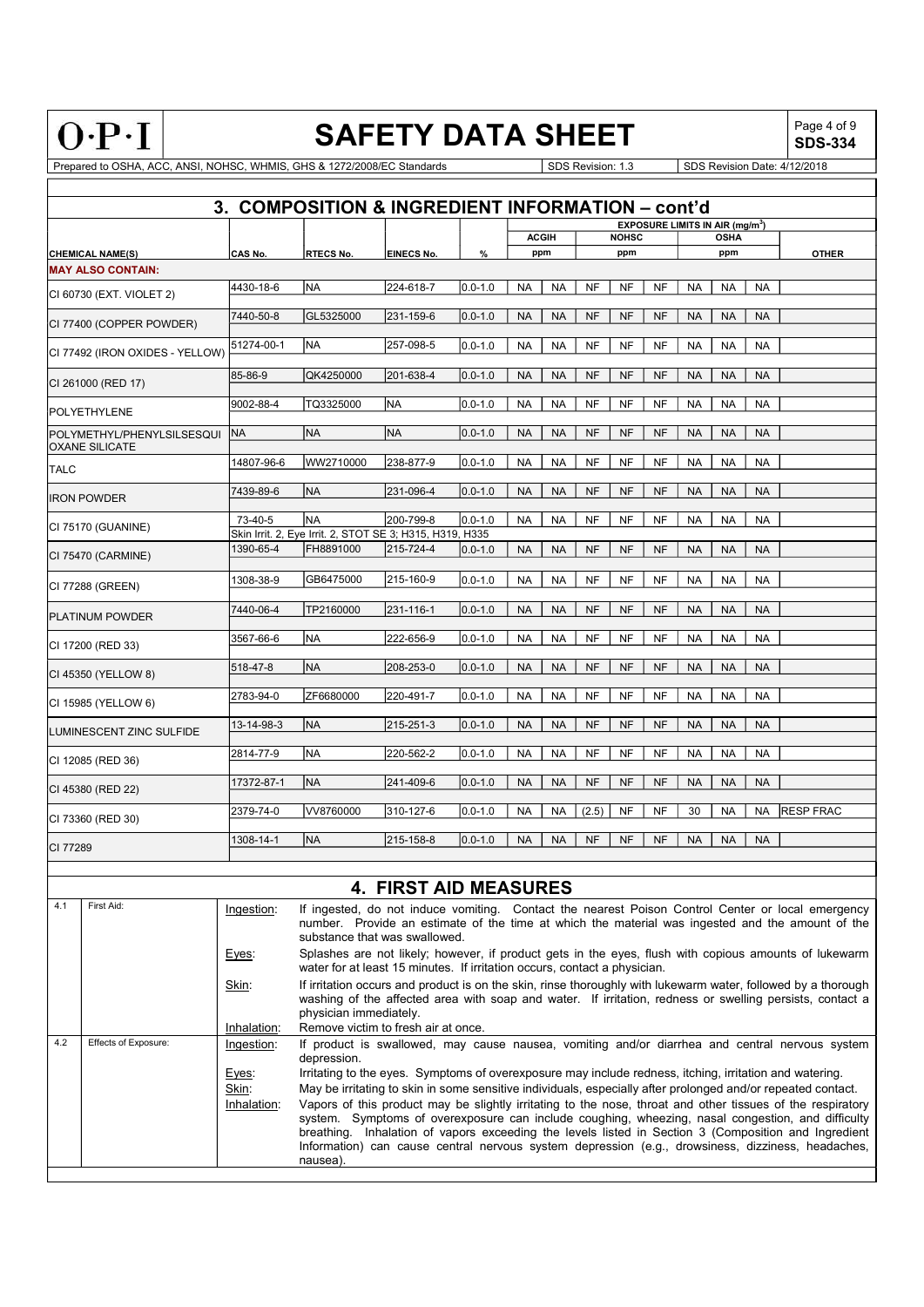| ٠ |  |  |  |
|---|--|--|--|
|   |  |  |  |

## SAFETY DATA SHEET  $\left|\begin{array}{cc} \text{Page 5 of 9} \\ \text{SDS}_2 & \text{S134} \end{array}\right|$

SDS-334

Prepared to OSHA, ACC, ANSI, NOHSC, WHMIS, GHS & 1272/2008/EC Standards Special SDS Revision: 1.3 SDS Revision Date: 4/12/2018

4. FIRST AID MEASURES – cont'd 4.3 Symptoms of Overexposure: Symptoms of skin overexposure in individuals may include redness, itching, and irritation of affected areas. Overexposure in eyes may cause redness, itching and watering. 4.4 Acute Health Effects: Mild to moderate irritation to eyes and skin near affected areas. Additionally, high concentrations of vapors can cause drowsiness, dizziness, headaches and nausea. 4.5 Chronic Health Effects: None known. 4.6 Target Organs: Eyes, Skin, Respiratory System. 4.7 Medical Conditions<br>Aggravated by Exposure: Pre-existing dermatitis, other skin conditions, and disorders of the **HEALTH** target organs (eyes, skin, and respiratory system). HEALTH DESCRIPTION OF THE STATE  $\vert 1 \vert$  and  $\vert 1 \vert$  and  $\vert 1 \vert$  and  $\vert 1 \vert$  and  $\vert 1 \vert$  and  $\vert 1 \vert$  and  $\vert 1 \vert$  and  $\vert 1 \vert$  and  $\vert 1 \vert$  and  $\vert 1 \vert$  and  $\vert 1 \vert$  and  $\vert 1 \vert$  and  $\vert 1 \vert$  and  $\vert 1 \vert$  and  $\vert 1 \vert$ FLAMMABILITY 3 PHYSICAL HAZARDS **0** PROTECTIVE EQUIPMENT B EYES | SKIN 5. FIREFIGHTING MEASURES 5.1 Fire & Explosion Hazards: DANGER! HIGHLY FLAMMABLE LIQUID AND VAPOR! Keep away from heat, lit cigarettes, sparks & open flame. Keep container closed. This product is a Class IB flammable liquid. When involved in a fire, this product will ignite readily and decompose to produce carbon oxides. Vapors of this product are heavier than air and may travel to a source of ignition and flash back to a leaking or open container. Fine mist or sprays may be flammable at temperatures below the flashpoint. If involved in a fire, this product may decompose at high temperatures to form toxic gases (e.g., CO,  $CO<sub>2</sub>$ , NO<sub>x</sub>). 5.2 Extinguishing Methods:  $CO<sub>2</sub>$ , Halon (if permitted), Dry Chemical, Foam, as authorized.<br>5.3 Firefighting Procedures: This product is a Class IB flammable liquid When involved in This product is a Class IB flammable liquid. When involved in a fire, this product will ignite readily and decompose to produce carbon oxides. Vapors of this product are heavier than air and may travel to a source of ignition and flash back to a leaking or open container. First responders should wear eye protection. Structural firefighters must wear SCBAs and full protective equipment. Use a water spray or fog to reduce or direct vapors. Water may not be effective in actually extinguishing a fire involving this product. HazChem Code: 3(Y)E Hazard Identification Number: 33 6. ACCIDENTAL RELEASE MEASURES 6.1 Spills: Before cleaning any spill or leak, individuals involved in spill cleanup must wear appropriate Personal Protective Equipment. For small spills (e.g., < 1 gallon (3.8 L)) wear appropriate personal protective equipment (e.g., goggles, gloves). Maximize ventilation (open doors and windows) and secure all sources of ignition. Remove spilled material with absorbent material and place into appropriate closed container(s) for disposal. Dispose of properly in accordance with local, state and federal regulations. Wash all affected areas and outside of container with plenty of warm water and soap. Remove any contaminated clothing and wash thoroughly before reuse. For large spills (e.g.,  $\geq$  1 gallon (3.8 L)), deny entry to all unprotected individuals. Dike and contain spill with inert material (e.g., sand or earth). Use ONLY non-sparking tools for recovery and cleanup. Transfer liquid to containers for recovery or disposal and solid diking material to separate containers for proper disposal. Remove contaminated clothing promptly and wash affected skin areas with soap and water. Keep spills and cleaning runoffs out of drains, municipal sewers and open bodies of water. 7. HANDLING & STORAGE INFORMATION 7.1 Work & Hygiene Practices: Avoid prolonged contact with the product. Avoid breathing vapors of this product. Use in a well-ventilated location (e.g., local exhaust ventilation, fans). After use, wash hands and exposed skin with soap and water. Do not eat, drink or smoke while handling product. 7.2 Storage & Handling: Keep this material away from heat, sparks and open flame. Open containers slowly on a stable surface. Keep container closed tightly when not in use. Empty container may contain residual amounts of this product; therefore, empty containers should be handled with care. Store containers in a cool, dry location, away from direct sunlight, other light sources, or sources of intense heat. Store away from incompatible materials (See Section 10). 7.3 Special Precautions: Open containers slowly on a stable surface. Keep container tightly closed when not in use. Empty containers may contain residual amounts of this product; therefore, empty containers should be handled with care.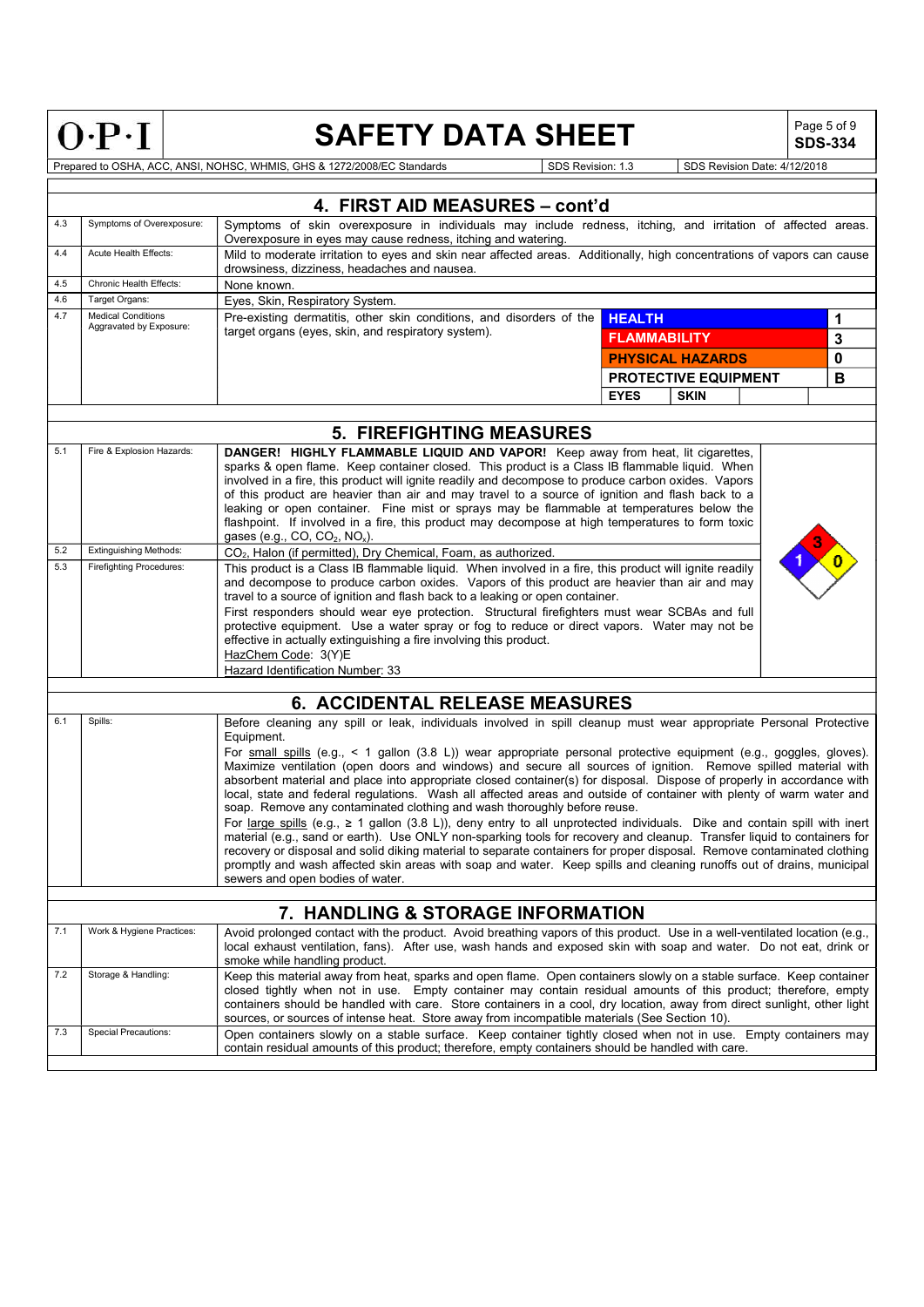$0 \cdot P \cdot I$ 

# SAFETY DATA SHEET  $\left|\begin{array}{cc} \text{Page 6 of 9} \\ \text{SDS-334} \end{array}\right|$

SDS-334

|                                                      |                                  | 8. EXPOSURE CONTROLS & PERSONAL PROTECTION                                                                                                                                                                          |                |                |                   |                    |                    |            |             |             |                  |
|------------------------------------------------------|----------------------------------|---------------------------------------------------------------------------------------------------------------------------------------------------------------------------------------------------------------------|----------------|----------------|-------------------|--------------------|--------------------|------------|-------------|-------------|------------------|
| 8.1                                                  | <b>Exposure Limits:</b>          |                                                                                                                                                                                                                     | <b>ACGIH</b>   |                |                   | <b>NOHSC</b>       |                    |            | <b>OSHA</b> |             | <b>OTHER</b>     |
|                                                      | ppm $(mg/m^3)$                   | <b>CHEMICAL NAME(S)</b>                                                                                                                                                                                             | <b>TLV</b>     | <b>STEL</b>    | ES-<br><b>TWA</b> | ES-<br><b>STEL</b> | ES-<br><b>PEAK</b> | <b>PEL</b> | <b>STEL</b> | <b>IDLH</b> |                  |
|                                                      |                                  | ETHYL ACETATE                                                                                                                                                                                                       | 400            | 400            | 200               | 400                | <b>NF</b>          | <b>NA</b>  | <b>NA</b>   | 2000        | <b>400 TWA</b>   |
|                                                      |                                  | <b>BUTYL ACETATE</b>                                                                                                                                                                                                | 150            | 200            | 150               | 200                | <b>NF</b>          | 200        | 200         | 1700        | 100 NIOSH        |
|                                                      |                                  | ISOPROPROPYL ALCOHOL                                                                                                                                                                                                | 400            | 500            | 400               | 500                | <b>NF</b>          | 400        | 500         | 2000        | <b>400 TWA</b>   |
|                                                      |                                  | <b>NITROCELLULOSE</b>                                                                                                                                                                                               | 400            | 400            | 400               | 200                | <b>NF</b>          | <b>NA</b>  | <b>NA</b>   | 2000        | <b>400 TWA</b>   |
|                                                      |                                  | N-BUTYL ALCOHOL                                                                                                                                                                                                     | <b>NA</b>      | 50             | 50                | 152                | 50                 | 100        | <b>NA</b>   | 1400        |                  |
|                                                      |                                  | ETHANOL (SB ALCOHOL 40-B)                                                                                                                                                                                           | 1000           | 1900           | 1880              | <b>NF</b>          | <b>NF</b>          | 1000       | 1900        | 3300        |                  |
|                                                      |                                  | <b>HEPTANE</b>                                                                                                                                                                                                      | 400            | 500            | 400               | 1640               | <b>NF</b>          | 500        | <b>NA</b>   | 750         |                  |
|                                                      |                                  | <b>CAMPHOR</b>                                                                                                                                                                                                      | $\overline{2}$ | $\overline{4}$ | $\overline{2}$    | 12                 | <b>NF</b>          | <b>NA</b>  | <b>NA</b>   | 200         |                  |
|                                                      |                                  | <b>MICA</b>                                                                                                                                                                                                         | <b>NA</b>      | <b>NA</b>      | (2.5)             | <b>NF</b>          | <b>NF</b>          | 30         | <b>NA</b>   | <b>NA</b>   | <b>RESP FRAC</b> |
|                                                      |                                  | CI 77266 (BLACK 2)                                                                                                                                                                                                  | 3.5            | <b>NA</b>      | 3                 | <b>NF</b>          | <b>NF</b>          | 3.5        | <b>NA</b>   | <b>NA</b>   |                  |
|                                                      | Ventilation & Engineering        | CI 73360 (RED 30)                                                                                                                                                                                                   | <b>NA</b>      | <b>NA</b>      | (2.5)             | <b>NF</b>          | <b>NF</b>          | 30         | <b>NA</b>   | <b>NA</b>   | <b>RESP FRAC</b> |
|                                                      | Controls:                        | When working with large quantities of product, provide adequate ventilation (e.g., local exhaust ventilation, fans).<br>Ensure that an eyewash station, sink or washbasin is available in case of exposure to eyes. |                |                |                   |                    |                    |            |             |             |                  |
|                                                      | <b>Respiratory Protection:</b>   | No special respiratory protection is required under typical circumstances of use or handling.                                                                                                                       |                |                |                   |                    |                    |            |             | In          |                  |
|                                                      |                                  | instances where vapors or sprays of this product are generated, and respiratory protection is                                                                                                                       |                |                |                   |                    |                    |            |             |             |                  |
|                                                      |                                  | needed, use only protection authorized by 29 CFR §1910.134, applicable U.S. State regulations, or                                                                                                                   |                |                |                   |                    |                    |            |             |             |                  |
|                                                      |                                  | the Canadian CAS Standard Z94.4-93 and applicable standards of Canadian Provinces, EC<br>member States, or Australia.                                                                                               |                |                |                   |                    |                    |            |             |             |                  |
|                                                      | Eye Protection:                  | Wear protective eyewear (e.g., safety glasses with side-shield) at all times when handling this                                                                                                                     |                |                |                   |                    |                    |            |             |             |                  |
|                                                      |                                  | product. Always use protective eyewear when cleaning spills or leaks. Contact lenses pose a                                                                                                                         |                |                |                   |                    |                    |            |             |             | $\bigcirc$       |
|                                                      |                                  | special hazard; soft lenses may absorb and concentrate irritants.                                                                                                                                                   |                |                |                   |                    |                    |            |             |             |                  |
|                                                      | Hand Protection:                 | AVOID SKIN CONTACT DUE TO SENSITIZING POTENTIAL. If anticipated that prolonged &                                                                                                                                    |                |                |                   |                    |                    |            |             |             |                  |
|                                                      |                                  | repeated skin contact will occur during use of this product, wear latex or rubber gloves for routine                                                                                                                |                |                |                   |                    |                    |            |             |             |                  |
|                                                      |                                  | industrial use. If necessary, refer to U.S. OSHA 29 CFR §1910.138, the appropriate standards of                                                                                                                     |                |                |                   |                    |                    |            |             |             |                  |
|                                                      |                                  | Canada, of the EU member states.                                                                                                                                                                                    |                |                |                   |                    |                    |            |             |             |                  |
|                                                      | <b>Body Protection:</b>          | AVOID SKIN CONTACT DUE TO SENSITIZING POTENTIAL. However, no special body                                                                                                                                           |                |                |                   |                    |                    |            |             |             |                  |
|                                                      |                                  | protection is required under typical circumstances of use and handling. If necessary, refer to                                                                                                                      |                |                |                   |                    |                    |            |             |             |                  |
|                                                      |                                  |                                                                                                                                                                                                                     |                |                |                   |                    |                    |            |             |             |                  |
|                                                      |                                  | appropriate standards of Canada, the EU member states, or U.S. OSHA.                                                                                                                                                |                |                |                   |                    |                    |            |             |             |                  |
|                                                      |                                  |                                                                                                                                                                                                                     |                |                |                   |                    |                    |            |             |             |                  |
|                                                      |                                  | 9. PHYSICAL & CHEMICAL PROPERTIES                                                                                                                                                                                   |                |                |                   |                    |                    |            |             |             |                  |
|                                                      | Appearance:                      | Viscous liquid, various colors                                                                                                                                                                                      |                |                |                   |                    |                    |            |             |             |                  |
| Odor:                                                |                                  | Ester (fruity) odor                                                                                                                                                                                                 |                |                |                   |                    |                    |            |             |             |                  |
|                                                      | Odor Threshold:                  | <b>ND</b>                                                                                                                                                                                                           |                |                |                   |                    |                    |            |             |             |                  |
| pH:                                                  |                                  | <b>NA</b>                                                                                                                                                                                                           |                |                |                   |                    |                    |            |             |             |                  |
|                                                      | Melting Point/Freezing Point:    | <b>NA</b>                                                                                                                                                                                                           |                |                |                   |                    |                    |            |             |             |                  |
|                                                      | Initial Boiling Point/Boiling    | <b>NA</b>                                                                                                                                                                                                           |                |                |                   |                    |                    |            |             |             |                  |
| Range:                                               | Flashpoint:                      |                                                                                                                                                                                                                     |                |                |                   |                    |                    |            |             |             |                  |
|                                                      | Upper/Lower Flammability         | - 4 °C (24.8 °F) estimated                                                                                                                                                                                          |                |                |                   |                    |                    |            |             |             |                  |
| Limits:                                              |                                  | NA.                                                                                                                                                                                                                 |                |                |                   |                    |                    |            |             |             |                  |
|                                                      | Vapor Pressure:                  | <b>NA</b>                                                                                                                                                                                                           |                |                |                   |                    |                    |            |             |             |                  |
|                                                      | Vapor Density:                   | <b>ND</b>                                                                                                                                                                                                           |                |                |                   |                    |                    |            |             |             |                  |
|                                                      | Relative Density:                | N <sub>D</sub>                                                                                                                                                                                                      |                |                |                   |                    |                    |            |             |             |                  |
| 9.10<br>9.11<br>9.12                                 | Solubility:                      | Insoluble                                                                                                                                                                                                           |                |                |                   |                    |                    |            |             |             |                  |
|                                                      | Partition Coefficient (log Pow): | ND.                                                                                                                                                                                                                 |                |                |                   |                    |                    |            |             |             |                  |
|                                                      | Autoignition Temperature:        | NA                                                                                                                                                                                                                  |                |                |                   |                    |                    |            |             |             |                  |
|                                                      | Decomposition Temperature:       | <b>ND</b>                                                                                                                                                                                                           |                |                |                   |                    |                    |            |             |             |                  |
|                                                      | Viscosity:                       | $1,000 - 3,000$ cPs                                                                                                                                                                                                 |                |                |                   |                    |                    |            |             |             |                  |
|                                                      | Other Information:               |                                                                                                                                                                                                                     |                |                |                   |                    |                    |            |             |             |                  |
|                                                      |                                  | NA                                                                                                                                                                                                                  |                |                |                   |                    |                    |            |             |             |                  |
|                                                      |                                  | <b>10. STABILITY &amp; REACTIVITY</b>                                                                                                                                                                               |                |                |                   |                    |                    |            |             |             |                  |
| Stability:                                           |                                  | Stable under ambient conditions when stored properly (See Section 7, Storage and Handling).                                                                                                                         |                |                |                   |                    |                    |            |             |             |                  |
|                                                      | Hazardous Decomposition          |                                                                                                                                                                                                                     |                |                |                   |                    |                    |            |             |             |                  |
| 9.13<br>9.14<br>9.15<br>9.16<br>9.17<br>10.1<br>10.2 | Products:                        | If exposed to extremely high temperatures, the products of thermal decomposition may include irritating vapors and                                                                                                  |                |                |                   |                    |                    |            |             |             |                  |
|                                                      | Hazardous Polymerization:        | carbon oxide gases (e.g., CO, CO <sub>2</sub> ).                                                                                                                                                                    |                |                |                   |                    |                    |            |             |             |                  |
|                                                      | Conditions to Avoid:             | May occur, if exposed to extremely high temperatures.                                                                                                                                                               |                |                |                   |                    |                    |            |             |             |                  |
|                                                      | Incompatible Substances:         | High temperatures, direct sunlight, sources of heat and incompatible materials.<br>This product is incompatible with strong oxidizers, (e.g., peroxides, superoxides), strong acids (e.g., hydrochloric or          |                |                |                   |                    |                    |            |             |             |                  |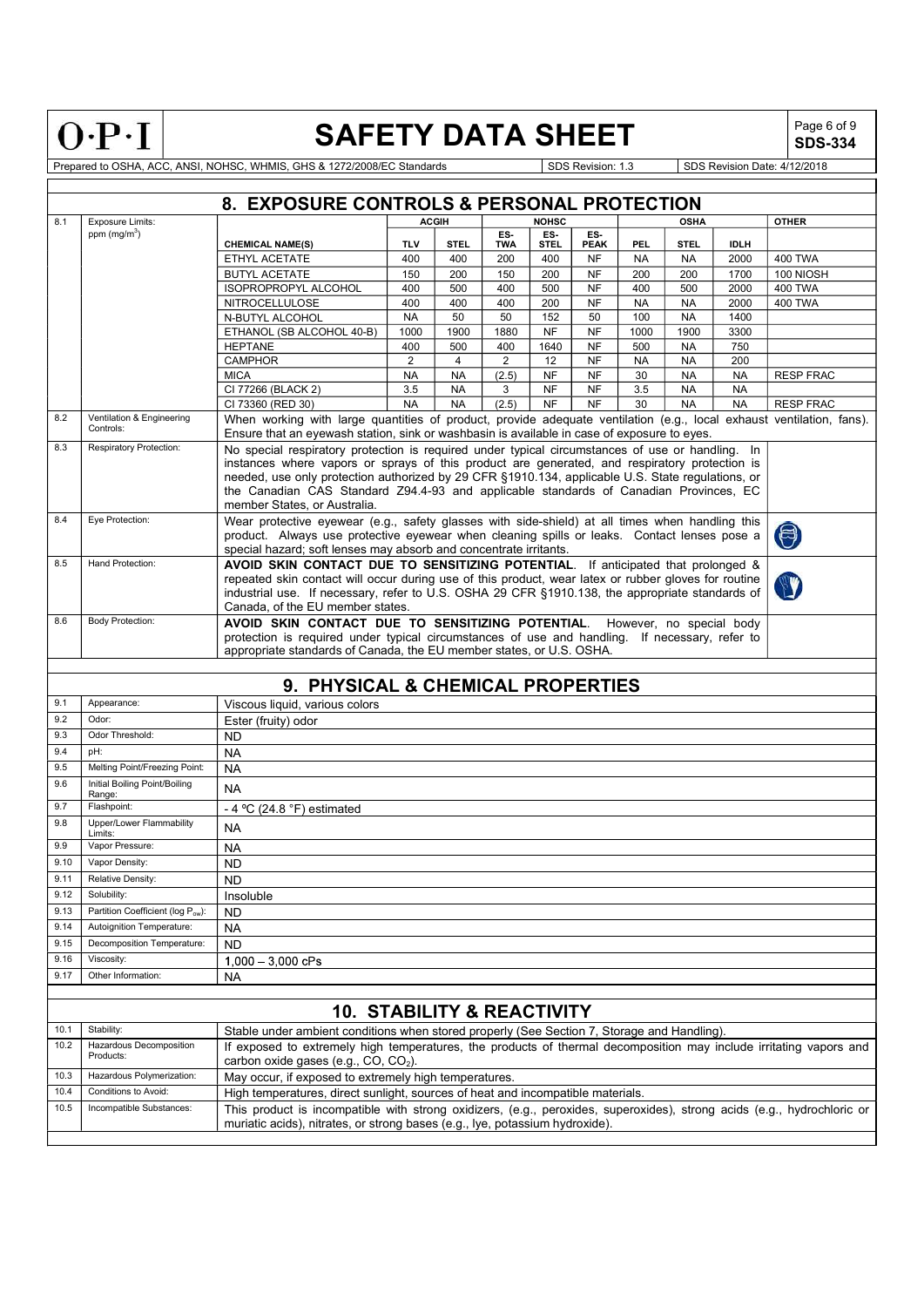| =<br>c | Ξ |
|--------|---|

# SAFETY DATA SHEET  $\left|\begin{array}{cc} \text{Page 7 of 9} \\ \text{SDS-334} \end{array}\right|$

|                                                                                                                                                                                                                                                                                                                                                                                                                                                                                                                                                                                                                                                                                                                                                                                                                                                                                                                                                                                                                                                                                                                                                                                                                                                                              | $O \cdot P \cdot I$                                                                                                                                                                                                                                                                                                                                                                                                                                                                                                                                                                                                                                             | <b>SAFETY DATA SHEET</b>                                                                                                                                                                                                                                                                                                                                          | Page 7 of 9<br><b>SDS-334</b> |  |  |  |
|------------------------------------------------------------------------------------------------------------------------------------------------------------------------------------------------------------------------------------------------------------------------------------------------------------------------------------------------------------------------------------------------------------------------------------------------------------------------------------------------------------------------------------------------------------------------------------------------------------------------------------------------------------------------------------------------------------------------------------------------------------------------------------------------------------------------------------------------------------------------------------------------------------------------------------------------------------------------------------------------------------------------------------------------------------------------------------------------------------------------------------------------------------------------------------------------------------------------------------------------------------------------------|-----------------------------------------------------------------------------------------------------------------------------------------------------------------------------------------------------------------------------------------------------------------------------------------------------------------------------------------------------------------------------------------------------------------------------------------------------------------------------------------------------------------------------------------------------------------------------------------------------------------------------------------------------------------|-------------------------------------------------------------------------------------------------------------------------------------------------------------------------------------------------------------------------------------------------------------------------------------------------------------------------------------------------------------------|-------------------------------|--|--|--|
|                                                                                                                                                                                                                                                                                                                                                                                                                                                                                                                                                                                                                                                                                                                                                                                                                                                                                                                                                                                                                                                                                                                                                                                                                                                                              |                                                                                                                                                                                                                                                                                                                                                                                                                                                                                                                                                                                                                                                                 | Prepared to OSHA, ACC, ANSI, NOHSC, WHMIS, GHS & 1272/2008/EC Standards<br>SDS Revision: 1.3                                                                                                                                                                                                                                                                      | SDS Revision Date: 4/12/2018  |  |  |  |
|                                                                                                                                                                                                                                                                                                                                                                                                                                                                                                                                                                                                                                                                                                                                                                                                                                                                                                                                                                                                                                                                                                                                                                                                                                                                              |                                                                                                                                                                                                                                                                                                                                                                                                                                                                                                                                                                                                                                                                 | <b>11. TOXICOLOGICAL INFORMATION</b>                                                                                                                                                                                                                                                                                                                              |                               |  |  |  |
| 11.1                                                                                                                                                                                                                                                                                                                                                                                                                                                                                                                                                                                                                                                                                                                                                                                                                                                                                                                                                                                                                                                                                                                                                                                                                                                                         | Routes of Entry:                                                                                                                                                                                                                                                                                                                                                                                                                                                                                                                                                                                                                                                | <b>YES</b><br>Absorption:<br><b>YES</b><br>Inhalation:                                                                                                                                                                                                                                                                                                            | <b>YES</b><br>Ingestion:      |  |  |  |
| 11.2                                                                                                                                                                                                                                                                                                                                                                                                                                                                                                                                                                                                                                                                                                                                                                                                                                                                                                                                                                                                                                                                                                                                                                                                                                                                         | <b>Toxicity Data:</b>                                                                                                                                                                                                                                                                                                                                                                                                                                                                                                                                                                                                                                           | This product has NOT been tested on animals to obtain toxicology data. Toxicology data, found in scientific literature, is<br>available for some of the components of the product and is presented below:<br>Ethyl Acetate: LD <sub>50</sub> (oral, rat) = 5,620 mg/kg; LD <sub>50</sub> (oral, mouse) = 4,100 mg/kg; LC <sub>50</sub> (inh-6h, rat) = 16,000 ppm |                               |  |  |  |
| 11.3<br>11.4                                                                                                                                                                                                                                                                                                                                                                                                                                                                                                                                                                                                                                                                                                                                                                                                                                                                                                                                                                                                                                                                                                                                                                                                                                                                 | Acute Toxicity:                                                                                                                                                                                                                                                                                                                                                                                                                                                                                                                                                                                                                                                 | See Section 4.4                                                                                                                                                                                                                                                                                                                                                   |                               |  |  |  |
| 11.5                                                                                                                                                                                                                                                                                                                                                                                                                                                                                                                                                                                                                                                                                                                                                                                                                                                                                                                                                                                                                                                                                                                                                                                                                                                                         | Chronic Toxicity:<br>See Section 4.5<br>Suspected Carcinogen:<br>This product contains Ethyl Acetate and Isopropyl Alcohol, which are not carcinogenic to humans, but are listed as<br>Group 3 carcinogens by the IARC. This product contains CI 77266 (Carbon Black), as a California listed carcinogen<br>(initial date 02/21/03, airborne, unbound particles of respirable size) and listed as an IARC Group 2B carcinogen.<br>Although this product contains trace amounts of Formaldehyde, it has been determined that the exposure levels are<br>below the No Significant Risk Level (NSRL) level of 40 µg/day and, therefore, does not require warnings. |                                                                                                                                                                                                                                                                                                                                                                   |                               |  |  |  |
| 11.6                                                                                                                                                                                                                                                                                                                                                                                                                                                                                                                                                                                                                                                                                                                                                                                                                                                                                                                                                                                                                                                                                                                                                                                                                                                                         | Reproductive Toxicity:                                                                                                                                                                                                                                                                                                                                                                                                                                                                                                                                                                                                                                          | This product is not reported to cause reproductive toxicity in humans.                                                                                                                                                                                                                                                                                            |                               |  |  |  |
|                                                                                                                                                                                                                                                                                                                                                                                                                                                                                                                                                                                                                                                                                                                                                                                                                                                                                                                                                                                                                                                                                                                                                                                                                                                                              | Mutagenicity:<br>Embryotoxicity:                                                                                                                                                                                                                                                                                                                                                                                                                                                                                                                                                                                                                                | This product is not reported to produce mutagenic effects in humans.<br>This product is not reported to produce embryotoxic effects in humans.                                                                                                                                                                                                                    |                               |  |  |  |
|                                                                                                                                                                                                                                                                                                                                                                                                                                                                                                                                                                                                                                                                                                                                                                                                                                                                                                                                                                                                                                                                                                                                                                                                                                                                              | Teratogenicity:                                                                                                                                                                                                                                                                                                                                                                                                                                                                                                                                                                                                                                                 | This product is not reported to cause teratogenic effects in humans.                                                                                                                                                                                                                                                                                              |                               |  |  |  |
|                                                                                                                                                                                                                                                                                                                                                                                                                                                                                                                                                                                                                                                                                                                                                                                                                                                                                                                                                                                                                                                                                                                                                                                                                                                                              | Reproductive Toxicity:                                                                                                                                                                                                                                                                                                                                                                                                                                                                                                                                                                                                                                          | This product is not reported to cause reproductive effects in humans.                                                                                                                                                                                                                                                                                             |                               |  |  |  |
| 11.7                                                                                                                                                                                                                                                                                                                                                                                                                                                                                                                                                                                                                                                                                                                                                                                                                                                                                                                                                                                                                                                                                                                                                                                                                                                                         | Irritancy of Product:                                                                                                                                                                                                                                                                                                                                                                                                                                                                                                                                                                                                                                           | See Section 4.3                                                                                                                                                                                                                                                                                                                                                   |                               |  |  |  |
| 11.8<br>11.9                                                                                                                                                                                                                                                                                                                                                                                                                                                                                                                                                                                                                                                                                                                                                                                                                                                                                                                                                                                                                                                                                                                                                                                                                                                                 | <b>Biological Exposure Indices:</b><br>Physician Recommendations:                                                                                                                                                                                                                                                                                                                                                                                                                                                                                                                                                                                               | <b>NE</b><br>Treat symptomatically.                                                                                                                                                                                                                                                                                                                               |                               |  |  |  |
|                                                                                                                                                                                                                                                                                                                                                                                                                                                                                                                                                                                                                                                                                                                                                                                                                                                                                                                                                                                                                                                                                                                                                                                                                                                                              |                                                                                                                                                                                                                                                                                                                                                                                                                                                                                                                                                                                                                                                                 |                                                                                                                                                                                                                                                                                                                                                                   |                               |  |  |  |
|                                                                                                                                                                                                                                                                                                                                                                                                                                                                                                                                                                                                                                                                                                                                                                                                                                                                                                                                                                                                                                                                                                                                                                                                                                                                              |                                                                                                                                                                                                                                                                                                                                                                                                                                                                                                                                                                                                                                                                 | <b>12. ECOLOGICAL INFORMATION</b>                                                                                                                                                                                                                                                                                                                                 |                               |  |  |  |
| 12.1<br>Environmental Stability:<br>The components of this product will slowly degrade over time into a variety of organic compounds.<br>Specific<br>environmental data available for the components of this product are as follows:<br>Ethyl Acetate: K <sub>oc</sub> = 0.73. Water solubility: 64,000 mg/l. Bioconcentration Factor = 4-14. Bioconcentration is not<br>anticipated to be significant. This compound can be removed from contaminated environments from volatilization, and<br>biodegradation. This compound's half-life in water is 6.1 hours.<br>Butyl Acetate: $K_{OC}$ = 1.82. Water solubility: 120 parts H <sub>2</sub> O at 25 °C (77 °F). Bioconcentration Factor = 4-14.<br>Bioconcentration is not anticipated to be significant. This compound can be removed from contaminated environments<br>from volatilization, and biodegradation. This compound's half-life in water is 6.1 hours.<br><b>Isopropyl Alcohol:</b> Log $K_{ow} = 0.05-0.14$ . Isopropyl alcohol occurs naturally; it is generated during microbial degradation<br>of plant and animal wastes. When released on land or water, it is apt to volatilize and biodegrade. The estimated half-<br>life in water is 5.4 days. Isopropyl alcohol is not expected to bioconcentrate. |                                                                                                                                                                                                                                                                                                                                                                                                                                                                                                                                                                                                                                                                 |                                                                                                                                                                                                                                                                                                                                                                   |                               |  |  |  |
| 12.2<br>12.3                                                                                                                                                                                                                                                                                                                                                                                                                                                                                                                                                                                                                                                                                                                                                                                                                                                                                                                                                                                                                                                                                                                                                                                                                                                                 | Effects on Plants & Animals:<br>Effects on Aquatic Life:                                                                                                                                                                                                                                                                                                                                                                                                                                                                                                                                                                                                        | There are no specific data available for this product.<br>There are no specific data available for this product.                                                                                                                                                                                                                                                  |                               |  |  |  |
|                                                                                                                                                                                                                                                                                                                                                                                                                                                                                                                                                                                                                                                                                                                                                                                                                                                                                                                                                                                                                                                                                                                                                                                                                                                                              |                                                                                                                                                                                                                                                                                                                                                                                                                                                                                                                                                                                                                                                                 |                                                                                                                                                                                                                                                                                                                                                                   |                               |  |  |  |
|                                                                                                                                                                                                                                                                                                                                                                                                                                                                                                                                                                                                                                                                                                                                                                                                                                                                                                                                                                                                                                                                                                                                                                                                                                                                              |                                                                                                                                                                                                                                                                                                                                                                                                                                                                                                                                                                                                                                                                 | <b>13. DISPOSAL CONSIDERATIONS</b>                                                                                                                                                                                                                                                                                                                                |                               |  |  |  |
| 13.1<br>13.2                                                                                                                                                                                                                                                                                                                                                                                                                                                                                                                                                                                                                                                                                                                                                                                                                                                                                                                                                                                                                                                                                                                                                                                                                                                                 | Waste Disposal:<br>Special Considerations:                                                                                                                                                                                                                                                                                                                                                                                                                                                                                                                                                                                                                      | Waste disposal must be in accordance with appropriate Federal, state, and local regulations.<br>U.S. EPA Waste Number: D001 (characteristic - ignitable)                                                                                                                                                                                                          |                               |  |  |  |
|                                                                                                                                                                                                                                                                                                                                                                                                                                                                                                                                                                                                                                                                                                                                                                                                                                                                                                                                                                                                                                                                                                                                                                                                                                                                              |                                                                                                                                                                                                                                                                                                                                                                                                                                                                                                                                                                                                                                                                 | <b>14. TRANSPORTATION INFORMATION</b>                                                                                                                                                                                                                                                                                                                             |                               |  |  |  |
|                                                                                                                                                                                                                                                                                                                                                                                                                                                                                                                                                                                                                                                                                                                                                                                                                                                                                                                                                                                                                                                                                                                                                                                                                                                                              |                                                                                                                                                                                                                                                                                                                                                                                                                                                                                                                                                                                                                                                                 | The basic description (ID Number, proper shipping name, hazard class & division, packing group) is shown for each mode of transportation. Additional descriptive information<br>may be required by 49 CFR, IATA/ICAO, IMDG and the CTDGR.                                                                                                                         |                               |  |  |  |
| 14.1                                                                                                                                                                                                                                                                                                                                                                                                                                                                                                                                                                                                                                                                                                                                                                                                                                                                                                                                                                                                                                                                                                                                                                                                                                                                         | 49 CFR (GND):                                                                                                                                                                                                                                                                                                                                                                                                                                                                                                                                                                                                                                                   | UN1263, PAINT, 3, II, (LTD QTY, IP VOL ≤ 1.0 L); or<br>CONSUMER COMMODITY, ORM-D - until 01/01/2021                                                                                                                                                                                                                                                               |                               |  |  |  |
| 14.2                                                                                                                                                                                                                                                                                                                                                                                                                                                                                                                                                                                                                                                                                                                                                                                                                                                                                                                                                                                                                                                                                                                                                                                                                                                                         | IATA (AIR):                                                                                                                                                                                                                                                                                                                                                                                                                                                                                                                                                                                                                                                     | UN1263, PAINT, 3, II (LTD QTY, IP VOL ≤ 0.5 L); or<br>ID8000, CONSUMER COMMODITY, 9 (IP VOL ≤ 0.5 L)                                                                                                                                                                                                                                                              |                               |  |  |  |
| 14.3                                                                                                                                                                                                                                                                                                                                                                                                                                                                                                                                                                                                                                                                                                                                                                                                                                                                                                                                                                                                                                                                                                                                                                                                                                                                         | IMDG (OCN):                                                                                                                                                                                                                                                                                                                                                                                                                                                                                                                                                                                                                                                     | UN1263, PAINT, 3, II, (LTD QTY, IP VOL $\leq 1.0$ L)                                                                                                                                                                                                                                                                                                              |                               |  |  |  |
| 14.4                                                                                                                                                                                                                                                                                                                                                                                                                                                                                                                                                                                                                                                                                                                                                                                                                                                                                                                                                                                                                                                                                                                                                                                                                                                                         | TDGR (Canadian GND):                                                                                                                                                                                                                                                                                                                                                                                                                                                                                                                                                                                                                                            | UN1263, PAINT, 3, II, (LTD QTY, IP VOL $\leq 1.0$ L)                                                                                                                                                                                                                                                                                                              |                               |  |  |  |
| 14.5                                                                                                                                                                                                                                                                                                                                                                                                                                                                                                                                                                                                                                                                                                                                                                                                                                                                                                                                                                                                                                                                                                                                                                                                                                                                         | ADR/RID (EU):                                                                                                                                                                                                                                                                                                                                                                                                                                                                                                                                                                                                                                                   | UN1263, PAINT, 3, II, (LTD QTY, IP VOL $\leq 1.0$ L)                                                                                                                                                                                                                                                                                                              |                               |  |  |  |
| 14.6                                                                                                                                                                                                                                                                                                                                                                                                                                                                                                                                                                                                                                                                                                                                                                                                                                                                                                                                                                                                                                                                                                                                                                                                                                                                         | SCT (MEXICO):                                                                                                                                                                                                                                                                                                                                                                                                                                                                                                                                                                                                                                                   | UN1263, PINTURA, 3, II, (CANT. LTDA., IP VOL $\leq 1.0$ L)                                                                                                                                                                                                                                                                                                        |                               |  |  |  |
| 14.7                                                                                                                                                                                                                                                                                                                                                                                                                                                                                                                                                                                                                                                                                                                                                                                                                                                                                                                                                                                                                                                                                                                                                                                                                                                                         | ADGR (AUS):                                                                                                                                                                                                                                                                                                                                                                                                                                                                                                                                                                                                                                                     | UN1263, PAINT, 3, II, (LTD QTY, IP VOL $\leq 1.0$ L)                                                                                                                                                                                                                                                                                                              |                               |  |  |  |
|                                                                                                                                                                                                                                                                                                                                                                                                                                                                                                                                                                                                                                                                                                                                                                                                                                                                                                                                                                                                                                                                                                                                                                                                                                                                              |                                                                                                                                                                                                                                                                                                                                                                                                                                                                                                                                                                                                                                                                 |                                                                                                                                                                                                                                                                                                                                                                   |                               |  |  |  |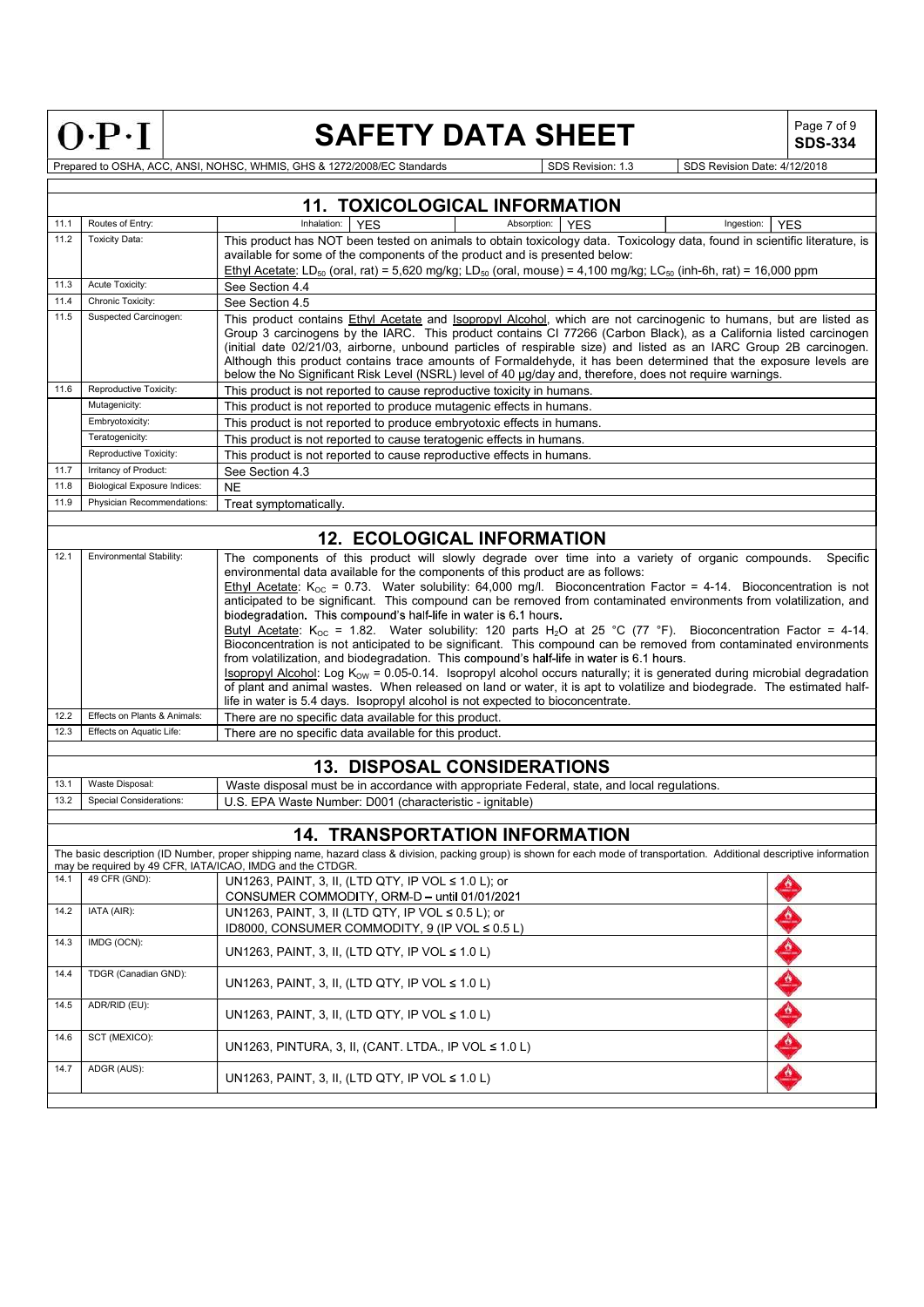| ×<br>$\overline{a}$<br>۰<br>- | ≂<br>÷<br>۷<br>٠<br>c | Ξ<br>с |
|-------------------------------|-----------------------|--------|

## SAFETY DATA SHEET  $\left|\begin{array}{cc} \text{Page 8 of 9} \\ \text{SDS-334} \end{array}\right|$

SDS-334

| <b>15. REGULATORY INFORMATION</b> |                                               |                                                                                                                                                                                                                                                                                                                                                                                                                                                                                                                                                                                                                                                                                                                                                                                                                                                                                                                                                                                                                                                                                                                                                                                                                                                                                                                                                                                                               |  |  |  |  |
|-----------------------------------|-----------------------------------------------|---------------------------------------------------------------------------------------------------------------------------------------------------------------------------------------------------------------------------------------------------------------------------------------------------------------------------------------------------------------------------------------------------------------------------------------------------------------------------------------------------------------------------------------------------------------------------------------------------------------------------------------------------------------------------------------------------------------------------------------------------------------------------------------------------------------------------------------------------------------------------------------------------------------------------------------------------------------------------------------------------------------------------------------------------------------------------------------------------------------------------------------------------------------------------------------------------------------------------------------------------------------------------------------------------------------------------------------------------------------------------------------------------------------|--|--|--|--|
| 15.1                              | <b>SARA Reporting</b><br>Requirements:        | This product contains Isopropanol, a substance subject to SARA Title III, Section 313 reporting requirements. This<br>product contains Ethyl Acetate, a substance that is subject to SARA Title III, Section 304 reporting.                                                                                                                                                                                                                                                                                                                                                                                                                                                                                                                                                                                                                                                                                                                                                                                                                                                                                                                                                                                                                                                                                                                                                                                   |  |  |  |  |
| 15.2                              | SARA Threshold Planning<br>Quantity:          | There are no specific Threshold Planning Quantities for the components of this product.                                                                                                                                                                                                                                                                                                                                                                                                                                                                                                                                                                                                                                                                                                                                                                                                                                                                                                                                                                                                                                                                                                                                                                                                                                                                                                                       |  |  |  |  |
| 15.3                              | <b>TSCA Inventory Status:</b>                 | The components of this product are listed on the TSCA Inventory or are otherwise exempt.                                                                                                                                                                                                                                                                                                                                                                                                                                                                                                                                                                                                                                                                                                                                                                                                                                                                                                                                                                                                                                                                                                                                                                                                                                                                                                                      |  |  |  |  |
| 15.4                              | <b>CERCLA Reportable Quantity</b><br>$(RQ)$ : | Ethyl Acetate: 2,270 kg (5,000 lbs); Butyl Acetate: 2,270 kg (5,000 lbs)                                                                                                                                                                                                                                                                                                                                                                                                                                                                                                                                                                                                                                                                                                                                                                                                                                                                                                                                                                                                                                                                                                                                                                                                                                                                                                                                      |  |  |  |  |
| 15.5                              | Other Federal Requirements:                   | This product complies with the appropriate sections of the Food and Drug Administration's 21 CFR subchapter G<br>(Cosmetics).                                                                                                                                                                                                                                                                                                                                                                                                                                                                                                                                                                                                                                                                                                                                                                                                                                                                                                                                                                                                                                                                                                                                                                                                                                                                                 |  |  |  |  |
| 15.6                              | Other Canadian Regulations:                   | This product has been classified according to the hazard criteria of the CPR and the Safety Data<br>Sheet contains all of the information required by the CPR. The components of this product are<br>listed on the DSL/NDSL. None of the components of this product are listed on the Priorities<br>Substances List. WHMIS B2, D2B (Flammable Liquid, Other Toxic Effects)                                                                                                                                                                                                                                                                                                                                                                                                                                                                                                                                                                                                                                                                                                                                                                                                                                                                                                                                                                                                                                    |  |  |  |  |
| 15.7                              | State Regulatory Information:                 | Butyl Acetate is found on the following state criteria lists: California OSHA Hazardous Substances List (CA), Delaware<br>Air Quality Management List (DE), Massachusetts Hazardous Substances List (MA), New Jersey Right-to-Know List<br>(NJ), New York List of Hazardous Substances (NY), Pennsylvania Right-to-Know List (PA), and Washington Permissible<br>Exposures List for Air Contaminants (WA), Wisconsin Hazardous Substances List (WI).<br>Ethyl Acetate is found on the following state criteria lists: CA, DE, MA, MN, NJ, NY, PA, and WA.<br>Isopropanol is found on the following state criteria lists: CA, MA, MN, NJ, PA, and WA.<br>Nitrocellulose is found on the following state criteria lists: DE, MA, and PA.<br>Heptane is found on the following state criteria list: FL, MA, MN, PA and WA.<br>Camphor is found on the following state criteria list: FL, MA, MN, PA and WA.<br>No other ingredients in this product, present in a concentration of 1.0% or greater, are listed on any of the following state<br>criteria lists: California Proposition 65 (CA65), Delaware Air Quality Management List (DE), Florida Toxic Substances<br>List (FL), Massachusetts Hazardous Substances List (MA), Michigan Critical Substances List (MI), Minnesota Hazardous<br>Substances List (MN), New Jersey Right-to-Know List (NJ), New York Hazardous Substances List (NY), Pennsylvania |  |  |  |  |
|                                   |                                               | Right-to-Know List (PA), Washington Permissible Exposures List (WA), Wisconsin Hazardous Substances List (WI).                                                                                                                                                                                                                                                                                                                                                                                                                                                                                                                                                                                                                                                                                                                                                                                                                                                                                                                                                                                                                                                                                                                                                                                                                                                                                                |  |  |  |  |
| 15.8                              | Other Requirements:                           | Although this product contains trace amounts of Formaldehyde, it has been determined that the exposure levels are<br>below the No Significant Risk Level (NSRL) level of 40 µq/day and, therefore, does not require warnings.                                                                                                                                                                                                                                                                                                                                                                                                                                                                                                                                                                                                                                                                                                                                                                                                                                                                                                                                                                                                                                                                                                                                                                                 |  |  |  |  |
|                                   |                                               |                                                                                                                                                                                                                                                                                                                                                                                                                                                                                                                                                                                                                                                                                                                                                                                                                                                                                                                                                                                                                                                                                                                                                                                                                                                                                                                                                                                                               |  |  |  |  |
|                                   |                                               | <b>16. OTHER INFORMATION</b>                                                                                                                                                                                                                                                                                                                                                                                                                                                                                                                                                                                                                                                                                                                                                                                                                                                                                                                                                                                                                                                                                                                                                                                                                                                                                                                                                                                  |  |  |  |  |
| 16.1                              | Other Information:                            | DANGER! HIGHLY FLAMMABLE LIQUID AND VAPOR. MAY CAUSE AN ALLERGIC SKIN REACTION. CAUSES<br>SERIOUS EYE IRRITATION. MAY CAUSE RESPIRATORY IRRITATION. MAY CAUSE DROWSINESS OR<br>DIZZINESS. Keep away from heat/sparks/open flame/hot surfaces - No Smoking. Keep container tightly closed. Take<br>precautionary measures against static discharge. Avoid breathing fume/mist/vapors/spray. Wash exposed skin areas<br>thoroughly with soap and water after handling. Avoid eye contact. Wear protective gloves/eye protection/face<br>protection. IF ON SKIN: Wash with soap and water. IF IN EYES: Rinse continuously with water for several minutes.<br>Remove contact lenses if present and easy to do $-$ continue rinsing. If skin irritation or a rash occurs $-$ Get medical<br>advice/attention. Store in a well-ventilated place. Keep cool. Use only as directed.<br><b>KEEP OUT OF REACH OF CHILDREN.</b>                                                                                                                                                                                                                                                                                                                                                                                                                                                                                          |  |  |  |  |
| 16.2                              | Terms & Definitions:                          | See last page of this Safety Data Sheet.                                                                                                                                                                                                                                                                                                                                                                                                                                                                                                                                                                                                                                                                                                                                                                                                                                                                                                                                                                                                                                                                                                                                                                                                                                                                                                                                                                      |  |  |  |  |
| 16.3                              | Disclaimer:                                   | This Safety Data Sheet is offered pursuant to OSHA's Hazard Communication Standard, 29 CFR §1910.1200. Other<br>government regulations must be reviewed for applicability to this product. To the best of ShipMate's & OPI's knowledge,<br>the information contained herein is reliable and accurate as of this date; however, accuracy, suitability or completeness<br>is not guaranteed and no warranties of any type, either expressed or implied, are provided. The information contained<br>herein relates only to the specific product(s). If this product(s) is combined with other materials, all component<br>properties must be considered. Data may be changed from time to time. Be sure to consult the latest edition.                                                                                                                                                                                                                                                                                                                                                                                                                                                                                                                                                                                                                                                                           |  |  |  |  |
| 16.4                              | Prepared for:                                 | <b>OPI Products, Inc.</b><br>4500 Park Granada Blvd<br>$0 \cdot P \cdot I$<br>Calabasas, CA 91302 USA<br>Tel: +1 (818) 999-5112<br>http://www.opi.com                                                                                                                                                                                                                                                                                                                                                                                                                                                                                                                                                                                                                                                                                                                                                                                                                                                                                                                                                                                                                                                                                                                                                                                                                                                         |  |  |  |  |
| 16.5                              | Prepared by:                                  | ShipMate, Inc.<br>P.O. Box 787<br>Sisters, Oregon 97759-0787 USA<br><b>ShipMate</b><br>Tel: +1 (310) 370-3600<br>Dangerous Goods<br>Fax: +1 (310) 370-5700<br>Training & Consulting<br>http://www.shipmate.com                                                                                                                                                                                                                                                                                                                                                                                                                                                                                                                                                                                                                                                                                                                                                                                                                                                                                                                                                                                                                                                                                                                                                                                                |  |  |  |  |